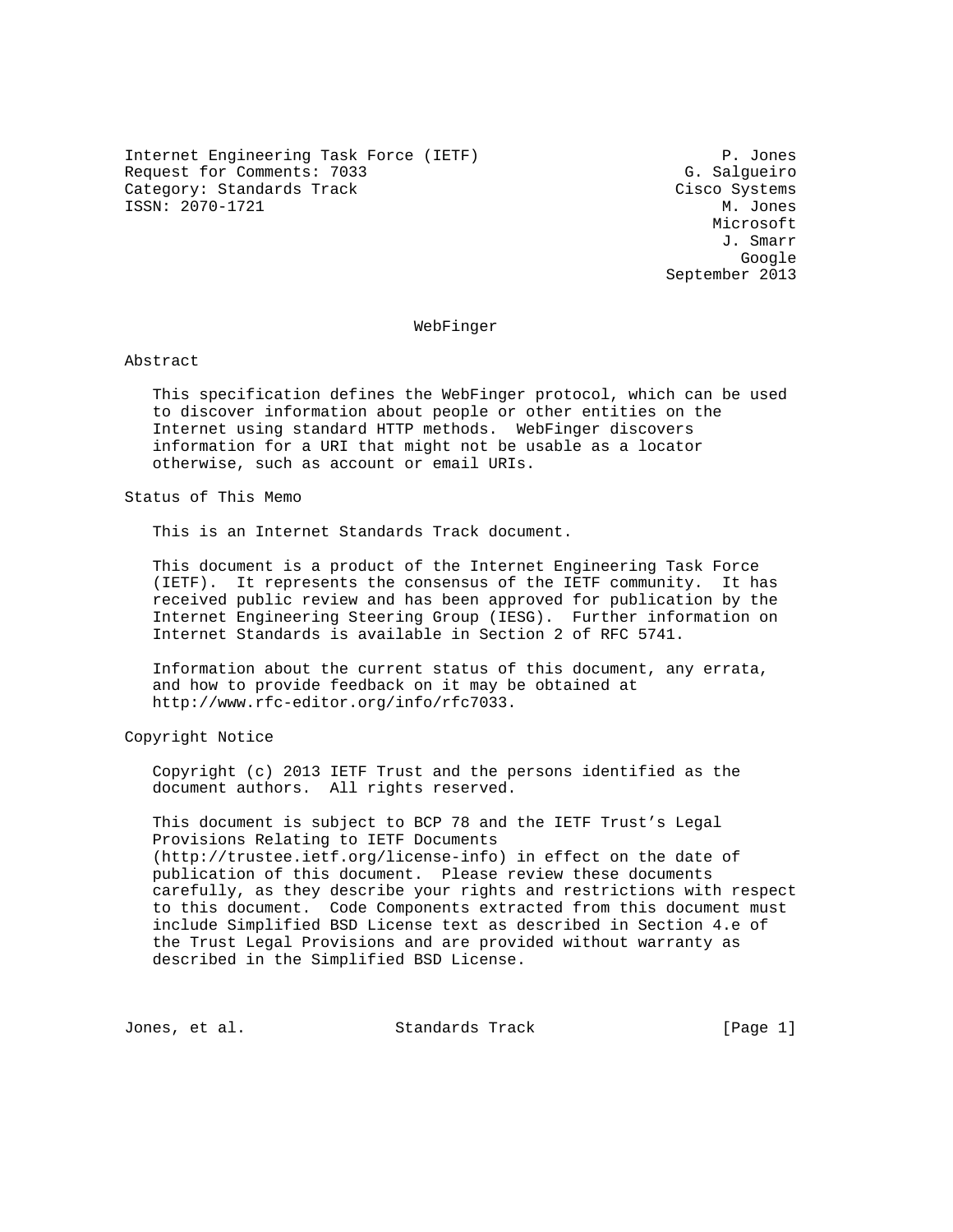Table of Contents

|  | 3.1. Identity Provider Discovery for OpenID Connect 4          |  |
|--|----------------------------------------------------------------|--|
|  | 3.2. Getting Author and Copyright Information for a Web Page 5 |  |
|  |                                                                |  |
|  | 4.1. Constructing the Query Component of the Request URI7      |  |
|  | 4.2. Performing a WebFinger Query8                             |  |
|  |                                                                |  |
|  | 4.4. The JSON Resource Descriptor (JRD)11                      |  |
|  |                                                                |  |
|  |                                                                |  |
|  |                                                                |  |
|  |                                                                |  |
|  |                                                                |  |
|  | 5. Cross-Origin Resource Sharing (CORS) 14                     |  |
|  |                                                                |  |
|  |                                                                |  |
|  | 8. Definition of WebFinger Applications 16                     |  |
|  | 8.1. Specification of the URI Scheme and URI 17                |  |
|  |                                                                |  |
|  | 8.3. Specification of Properties 17                            |  |
|  |                                                                |  |
|  | 8.5. One URI, Multiple Applications 18                         |  |
|  | 8.6. Registration of Link Relation Types and Properties  19    |  |
|  |                                                                |  |
|  |                                                                |  |
|  | 9.2. User Privacy Considerations 19                            |  |
|  |                                                                |  |
|  |                                                                |  |
|  |                                                                |  |
|  |                                                                |  |
|  | 10.2. JSON Resource Descriptor (JRD) Media Type 22             |  |
|  | 10.3. Registering Link Relation Types 24                       |  |
|  | 10.4. Establishment of the "WebFinger Properties" Registry 24  |  |
|  | 10.4.1. The Registration Template 24                           |  |
|  | 10.4.2. The Registration Procedures 25                         |  |
|  |                                                                |  |
|  |                                                                |  |
|  |                                                                |  |
|  |                                                                |  |

Jones, et al. Standards Track [Page 2]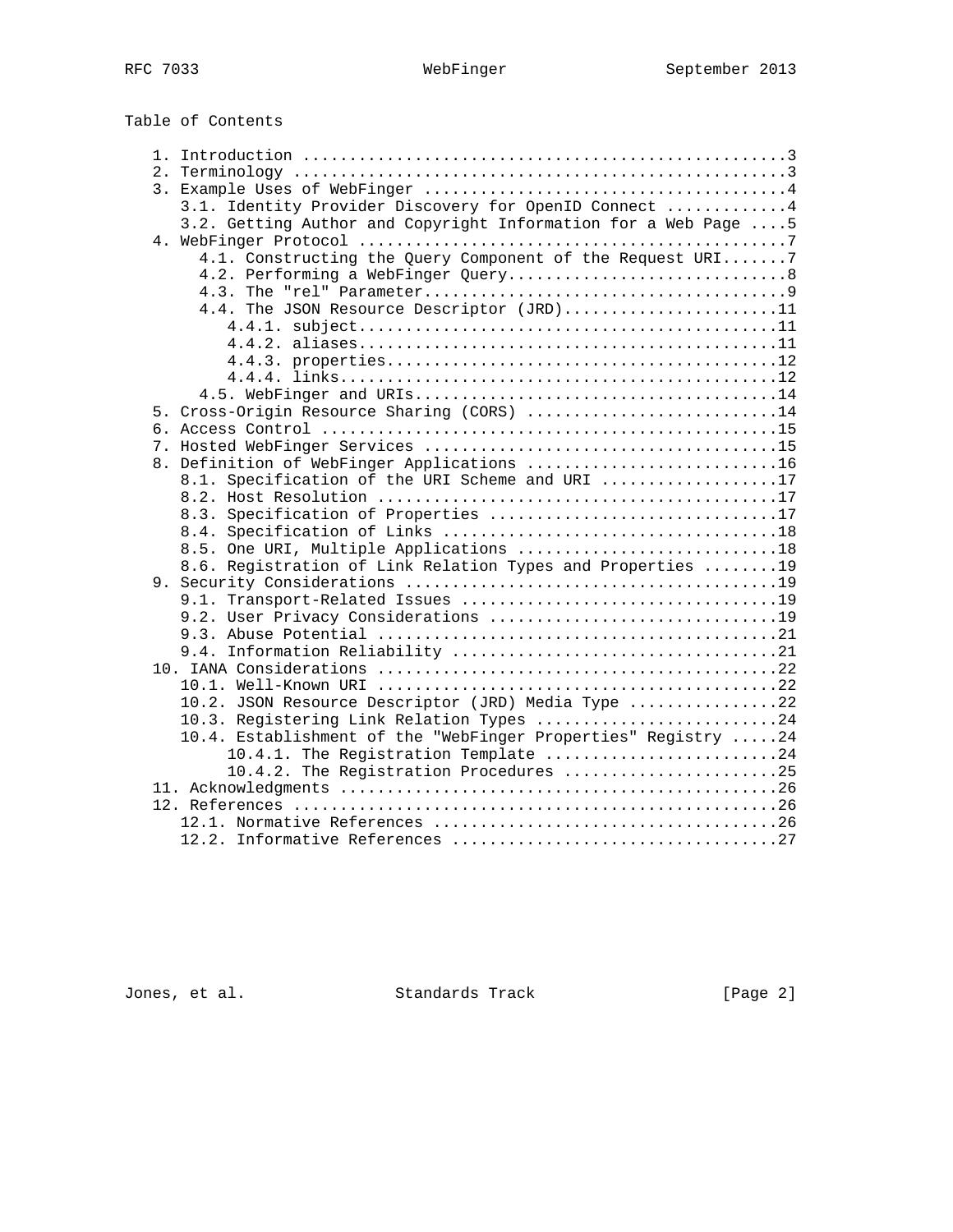# 1. Introduction

 WebFinger is used to discover information about people or other entities on the Internet that are identified by a URI [6] using standard Hypertext Transfer Protocol (HTTP) [2] methods over a secure transport [12]. A WebFinger resource returns a JavaScript Object Notation (JSON) [5] object describing the entity that is queried. The JSON object is referred to as the JSON Resource Descriptor (JRD).

 For a person, the type of information that might be discoverable via WebFinger includes a personal profile address, identity service, telephone number, or preferred avatar. For other entities on the Internet, a WebFinger resource might return JRDs containing link relations [8] that enable a client to discover, for example, that a printer can print in color on A4 paper, the physical location of a server, or other static information.

 Information returned via WebFinger might be for direct human consumption (e.g., looking up someone's phone number), or it might be used by systems to help carry out some operation (e.g., facilitating, with additional security mechanisms, logging into a web site by determining a user's identity service). The information is intended to be static in nature, and, as such, WebFinger is not intended to be used to return dynamic information like the temperature of a CPU or the current toner level in a laser printer.

 The WebFinger protocol is designed to be used across many applications. Applications that wish to utilize WebFinger will need to specify properties, titles, and link relation types that are appropriate for the application. Further, applications will need to define the appropriate URI scheme to utilize for the query target.

 Use of WebFinger is illustrated in the examples in Section 3 and described more formally in Section 4. Section 8 describes how applications of WebFinger may be defined.

# 2. Terminology

 The key words "MUST", "MUST NOT", "REQUIRED", "SHALL", "SHALL NOT", "SHOULD", "SHOULD NOT", "RECOMMENDED", "MAY", and "OPTIONAL" in this document are to be interpreted as described in RFC 2119 [1].

 WebFinger makes heavy use of "link relations". A link relation is an attribute-value pair in which the attribute identifies the type of relationship between the linked entity or resource and the information specified in the value. In Web Linking [4], the link relation is represented using an HTTP entity-header of "Link", where the "rel" attribute specifies the type of relationship and the "href"

Jones, et al. Standards Track [Page 3]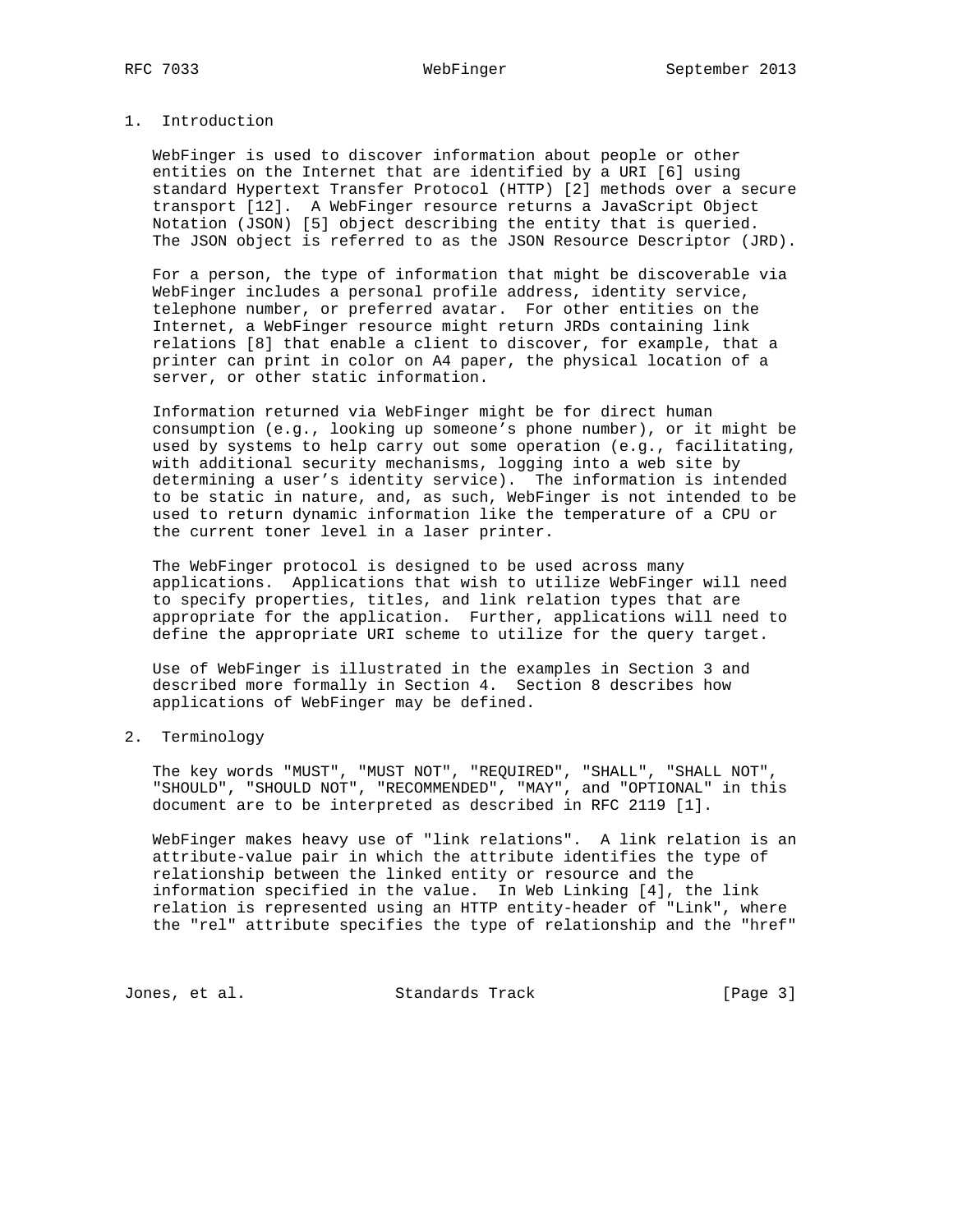attribute specifies the information that is linked to the entity or resource. In WebFinger, the same concept is represented using a JSON array of "links" objects, where each member named "rel" specifies the type of relationship and each member named "href" specifies the information that is linked to the entity or resource. Note that WebFinger narrows the scope of a link relation beyond what is defined for Web Linking by stipulating that the value of the "rel" member needs to be either a single IANA-registered link relation type [8] or a URI [6].

 The use of URIs throughout this document refers to URIs following the syntax specified in Section 3 of RFC 3986 [6]. Relative URIs, having syntax following that of Section 4.2 of RFC 3986, are not used with WebFinger.

3. Example Uses of WebFinger

 This section shows a few sample uses of WebFinger. Any application of WebFinger would be specified outside of this document, as described in Section 8. The examples in this section should be simple enough to understand without having seen the formal specifications of the applications.

3.1. Identity Provider Discovery for OpenID Connect

 Suppose Carol wishes to authenticate with a web site she visits using OpenID Connect [15]. She would provide the web site with her OpenID Connect identifier, say carol@example.com. The visited web site would perform a WebFinger query looking for the OpenID Connect provider. Since the site is interested in only one particular link relation, the WebFinger resource might utilize the "rel" parameter as described in Section 4.3:

 GET /.well-known/webfinger? resource=acct%3Acarol%40example.com& rel=http%3A%2F%2Fopenid.net%2Fspecs%2Fconnect%2F1.0%2Fissuer HTTP/1.1 Host: example.com

Jones, et al. Standards Track [Page 4]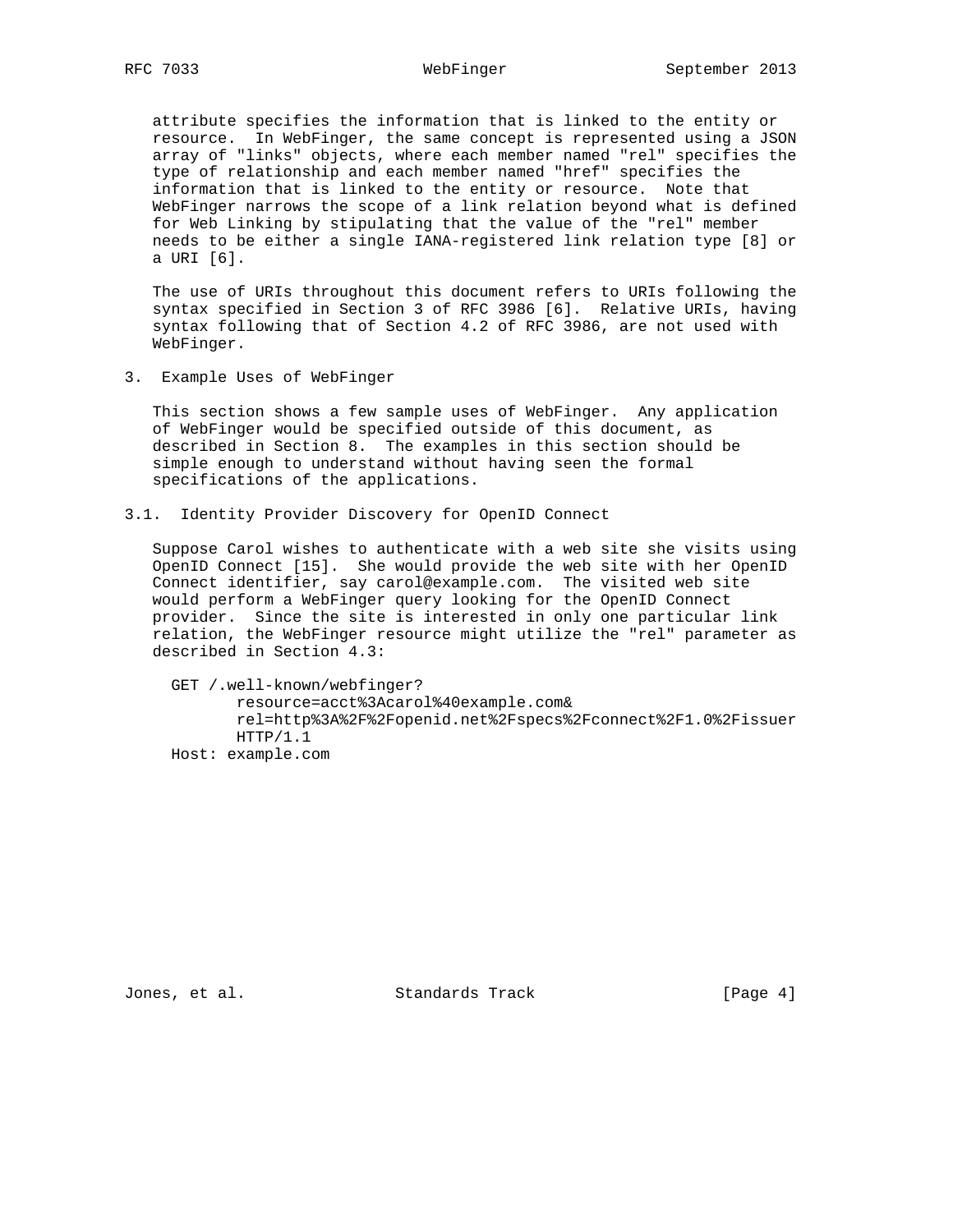The server might respond like this:

```
 HTTP/1.1 200 OK
 Access-Control-Allow-Origin: *
 Content-Type: application/jrd+json
 {
   "subject" : "acct:carol@example.com",
   "links" :
  \Gamma {
       "rel" : "http://openid.net/specs/connect/1.0/issuer",
       "href" : "https://openid.example.com"
     }
   ]
 }
```
 Since the "rel" parameter only serves to filter the link relations returned by the resource, other name/value pairs in the response, including any aliases or properties, would be returned. Also, since support for the "rel" parameter is not guaranteed, the client must not assume the "links" array will contain only the requested link relation.

3.2. Getting Author and Copyright Information for a Web Page

 Suppose an application is defined to retrieve metadata information about a web page URL, such as author and copyright information. To retrieve that information, the client can utilize WebFinger to issue a query for the specific URL. Suppose the URL of interest is http://blog.example.com/article/id/314. The client would issue a query similar to the following:

```
 GET /.well-known/webfinger?
      resource=http%3A%2F%2Fblog.example.com%2Farticle%2Fid%2F314
     HTTP/1.1
 Host: blog.example.com
```
Jones, et al. Standards Track [Page 5]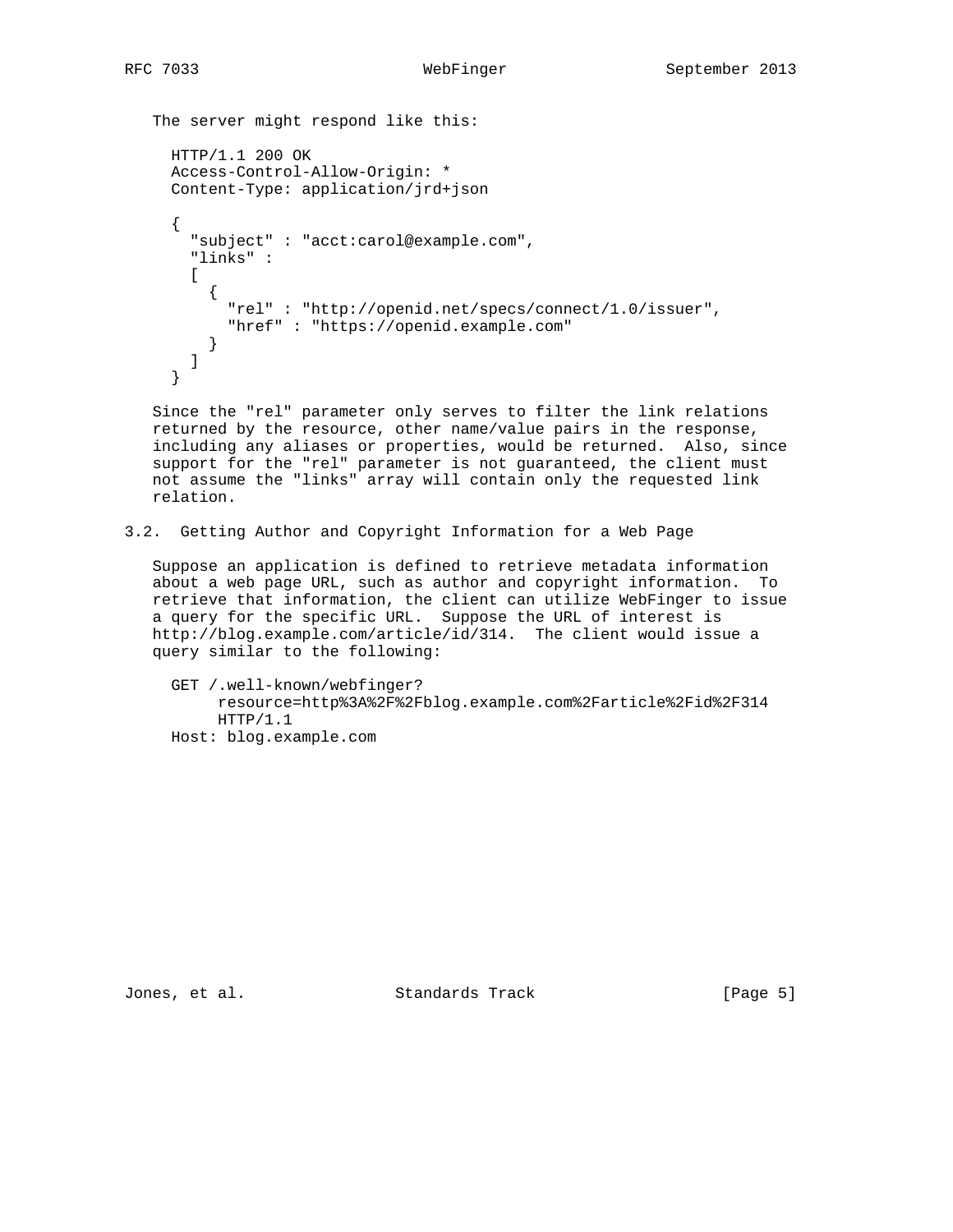```
 The server might then reply in this way:
     HTTP/1.1 200 OK
     Access-Control-Allow-Origin: *
     Content-Type: application/jrd+json
     {
       "subject" : "http://blog.example.com/article/id/314",
       "aliases" :
       [
         "http://blog.example.com/cool_new_thing",
         "http://blog.example.com/steve/article/7"
       ],
       "properties" :
       {
         "http://blgx.example.net/ns/version" : "1.3",
         "http://blgx.example.net/ns/ext" : null
       },
       "links" :
       [
\{ "rel" : "copyright",
           "href" : "http://www.example.com/copyright"
         },
\{ "rel" : "author",
           "href" : "http://blog.example.com/author/steve",
           "titles" :
\{ "en-us" : "The Magical World of Steve",
             "fr" : "Le Monde Magique de Steve"
           },
           "properties" :
\{ "http://example.com/role" : "editor"
 }
 }
       ]
     }
```
 In the above example, we see that the server returned a list of aliases, properties, and links related to the subject URL. The links contain references to information for each link relation type. For the author link, the server provided a reference to the author's blog, along with a title for the blog in two languages. The server also returned a single property related to the author, indicating the author's role as editor of the blog.

Jones, et al. Standards Track [Page 6]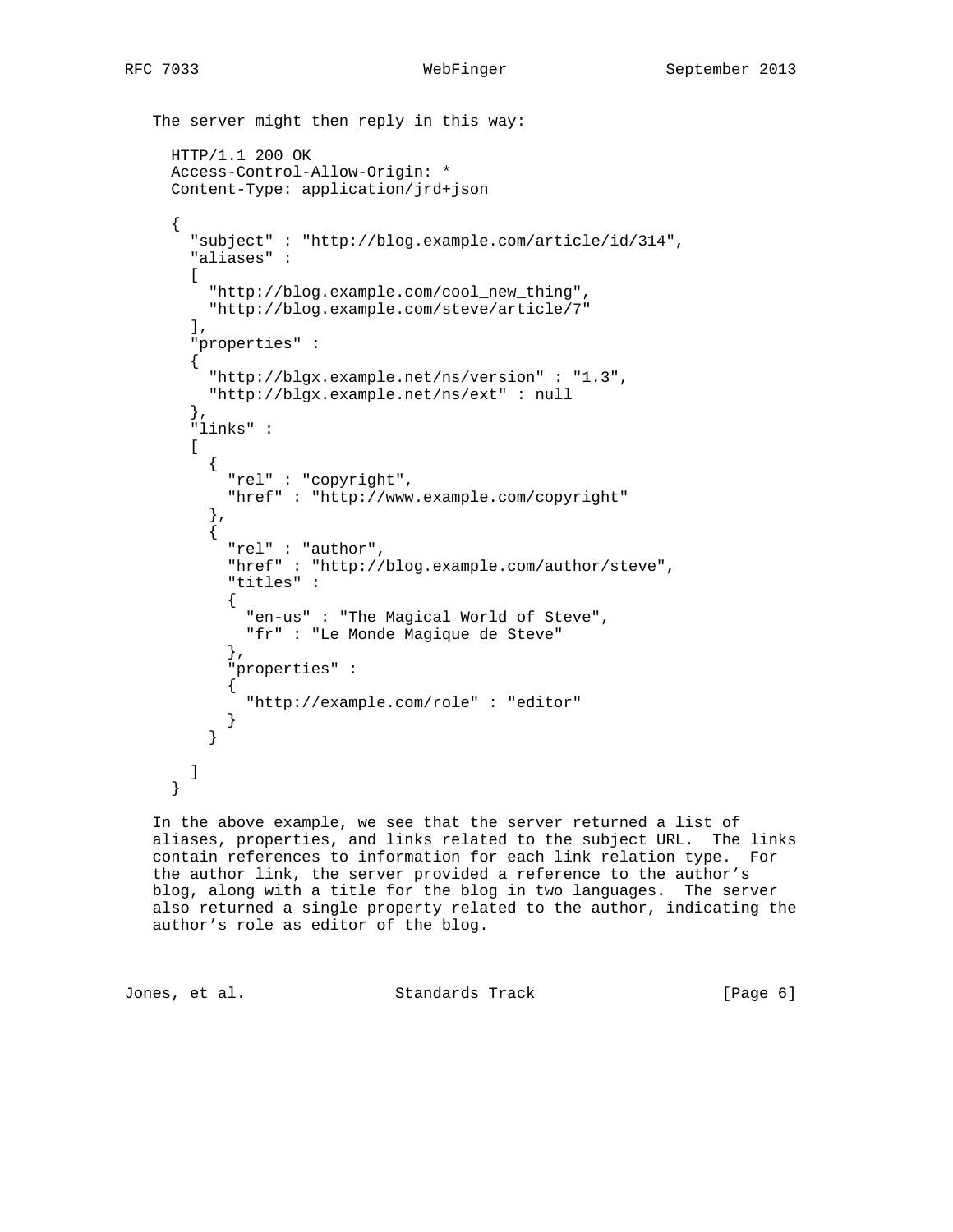It is worth noting that, while the server returned just two links in the "links" array in this example, a server might return any number of links when queried.

4. WebFinger Protocol

 The WebFinger protocol is used to request information about an entity identified by a query target (a URI). The client can optionally specify one or more link relation types for which it would like to receive information.

 A WebFinger request is an HTTPS request to a WebFinger resource. A WebFinger resource is a well-known URI [3] using the HTTPS scheme constructed along with the required query target and optional link relation types. WebFinger resources MUST NOT be served with any other URI scheme (such as HTTP).

 A WebFinger resource is always given a query target, which is another URI that identifies the entity whose information is sought. GET requests to a WebFinger resource convey the query target in the "resource" parameter of the WebFinger URI's query string; see Section 4.1 for details.

 The host to which a WebFinger query is issued is significant. If the query target contains a "host" portion (Section 3.2.2 of RFC 3986), then the host to which the WebFinger query is issued SHOULD be the same as the "host" portion of the query target, unless the client receives instructions through some out-of-band mechanism to send the query to another host. If the query target does not contain a "host" portion, then the client chooses a host to which it directs the query using additional information it has.

 The path component of a WebFinger URI MUST be the well-known path "/.well-known/webfinger". A WebFinger URI MUST contain a query component that encodes the query target and optional link relation types as specified in Section 4.1.

 The WebFinger resource returns a JSON Resource Descriptor (JRD) as the resource representation to convey information about an entity on the Internet. Also, the Cross-Origin Resource Sharing (CORS) [7] specification is utilized to facilitate queries made via a web browser.

4.1. Constructing the Query Component of the Request URI

 A WebFinger URI MUST contain a query component (see Section 3.4 of RFC 3986). The query component MUST contain a "resource" parameter and MAY contain one or more "rel" parameters. The "resource"

Jones, et al. Standards Track [Page 7]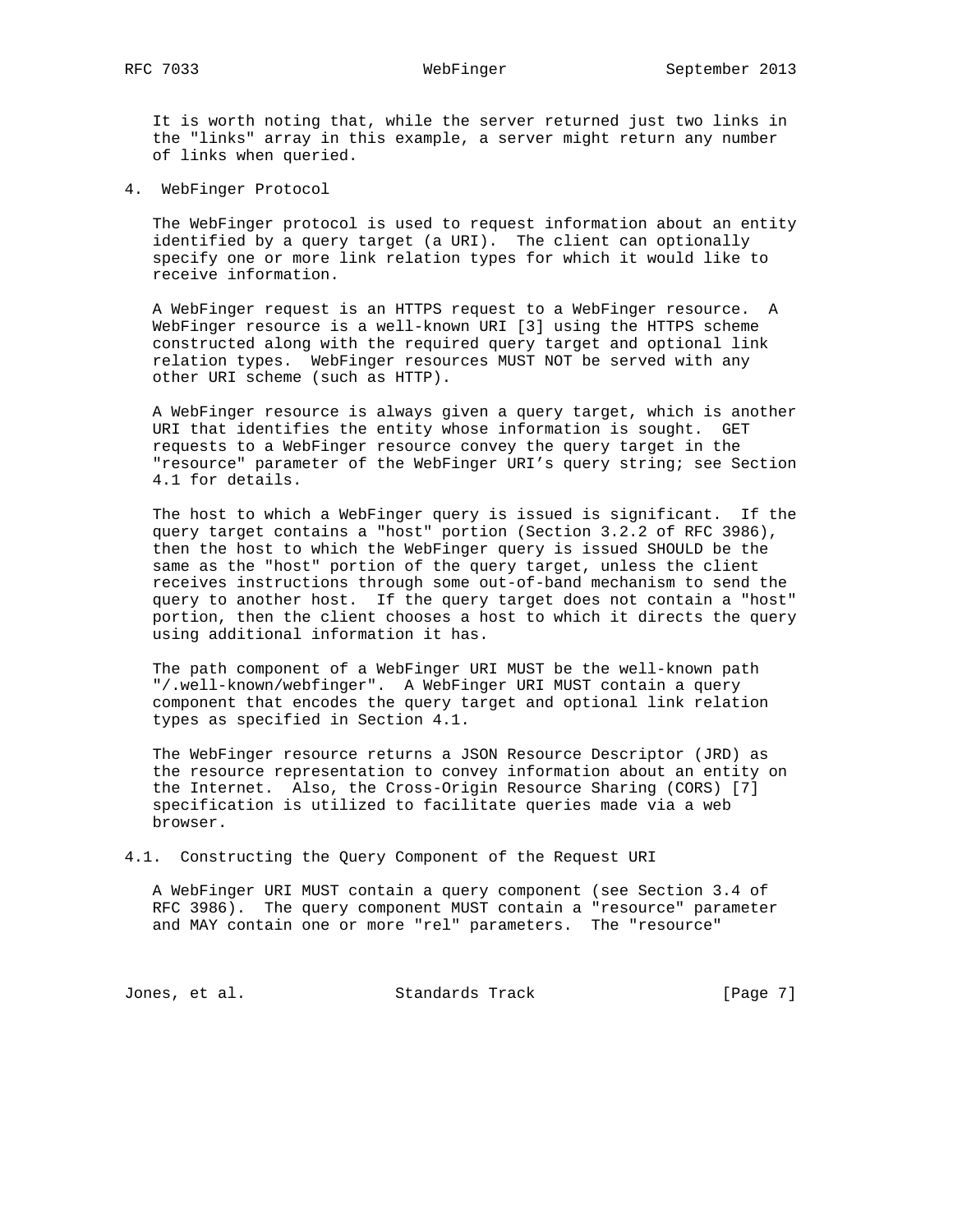parameter MUST contain the query target (URI), and the "rel" parameters MUST contain encoded link relation types according to the encoding described in this section.

 To construct the query component, the client performs the following steps. First, each parameter value is percent-encoded, as per Section 2.1 of RFC 3986. The encoding is done to conform to the query production in Section 3.4 of that specification, with the addition that any instances of the "=" and "&" characters within the parameter values are also percent-encoded. Next, the client constructs a string to be placed in the query component by concatenating the name of the first parameter together with an equal sign ("=") and the percent-encoded parameter value. For any subsequent parameters, the client appends an ampersand ("&") to the string, the name of the next parameter, an equal sign, and the parameter value. The client MUST NOT insert any spaces while constructing the string. The order in which the client places each attribute-value pair within the query component does not matter in the interpretation of the query component.

### 4.2. Performing a WebFinger Query

 A WebFinger client issues a query using the GET method to the well known [3] resource identified by the URI whose path component is "/.well-known/webfinger" and whose query component MUST include the "resource" parameter exactly once and set to the value of the URI for which information is being sought.

 If the "resource" parameter is absent or malformed, the WebFinger resource MUST indicate that the request is bad as per Section 10.4.1 of RFC 2616 [2].

 If the "resource" parameter is a value for which the server has no information, the server MUST indicate that it was unable to match the request as per Section 10.4.5 of RFC 2616.

 A client MUST query the WebFinger resource using HTTPS only. If the client determines that the resource has an invalid certificate, the resource returns a 4xx or 5xx status code, or if the HTTPS connection cannot be established for any reason, then the client MUST accept that the WebFinger query has failed and MUST NOT attempt to reissue the WebFinger request using HTTP over a non-secure connection.

 A WebFinger resource MUST return a JRD as the representation for the resource if the client requests no other supported format explicitly via the HTTP "Accept" header. The client MAY include the "Accept" header to indicate a desired representation; representations other than JRD might be defined in future specifications. The WebFinger

Jones, et al. Standards Track [Page 8]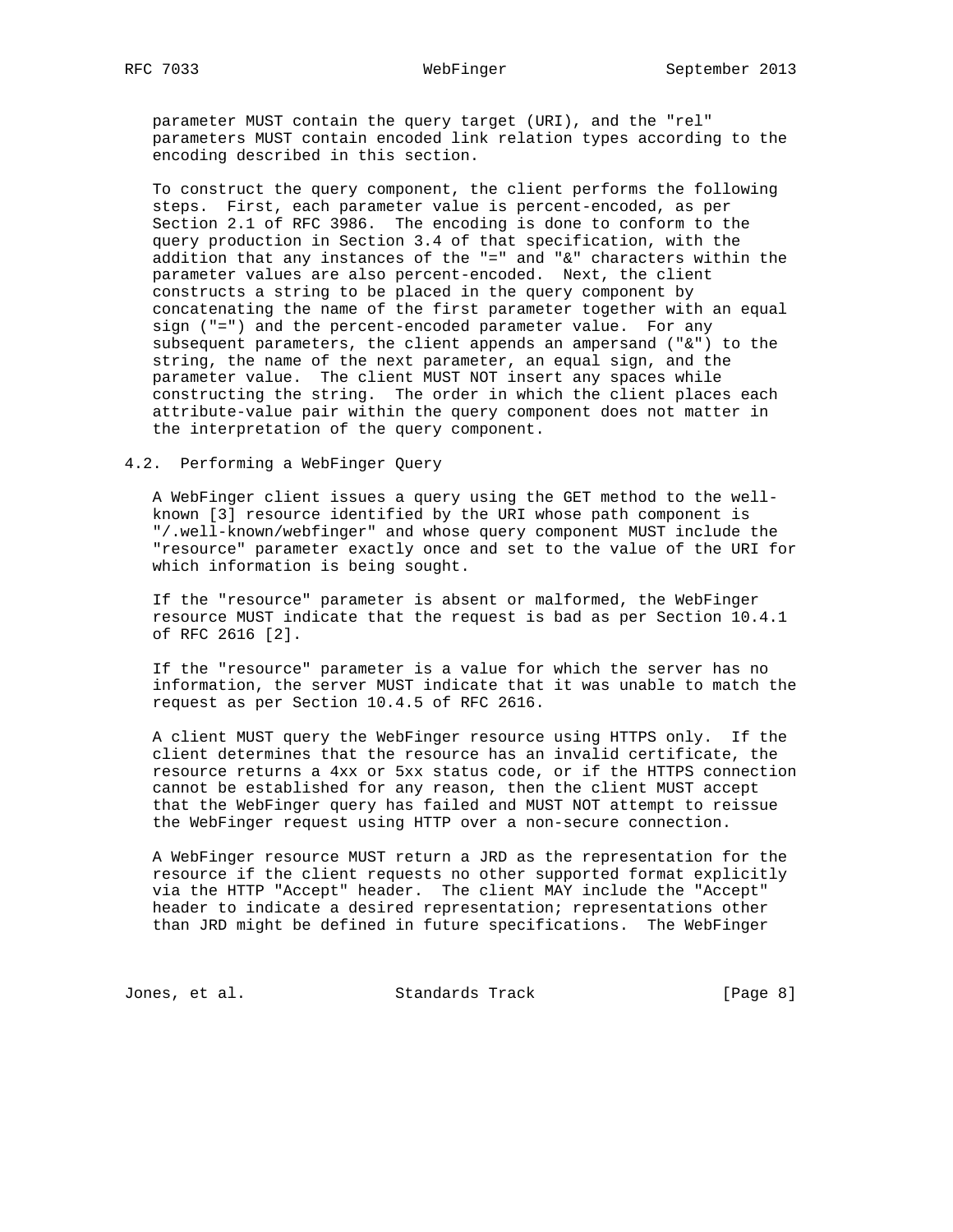resource MUST silently ignore any requested representations that it does not understand or support. The media type used for the JSON Resource Descriptor (JRD) is "application/jrd+json" (see Section 10.2).

 The properties, titles, and link relation types returned by the server in a JRD might be varied and numerous. For example, the server might return information about a person's blog, vCard [14], avatar, OpenID Connect provider, RSS or ATOM feed, and so forth in a reply. Likewise, if a server has no information to provide, it might return a JRD with an empty "links" array or no "links" array.

 A WebFinger resource MAY redirect the client; if it does, the redirection MUST only be to an "https" URI and the client MUST perform certificate validation again when redirected.

 A WebFinger resource can include cache validators in a response to enable conditional requests by the client and/or expiration times as per Section 13 of RFC 2616.

# 4.3. The "rel" Parameter

 When issuing a request to a WebFinger resource, the client MAY utilize the "rel" parameter to request only a subset of the information that would otherwise be returned without the "rel" parameter. When the "rel" parameter is used and accepted, only the link relation types that match the link relation type provided via the "rel" parameter are included in the array of links returned in the JRD. If there are no matching link relation types defined for the resource, the "links" array in the JRD will be either absent or empty. All other information present in a resource descriptor remains present, even when "rel" is employed.

 The "rel" parameter MAY be included multiple times in order to request multiple link relation types.

 The purpose of the "rel" parameter is to return a subset of "link relation objects" (see Section 4.4.4) that would otherwise be returned in the resource descriptor. Use of the parameter might reduce processing requirements on either the client or server, and it might also reduce the bandwidth required to convey the partial resource descriptor, especially if there are numerous link relation values to convey for a given "resource" value. Note that if a client requests a particular link relation type for which the server has no information, the server MAY return a JRD with an empty "links" array or no "links" array.

Jones, et al. Standards Track [Page 9]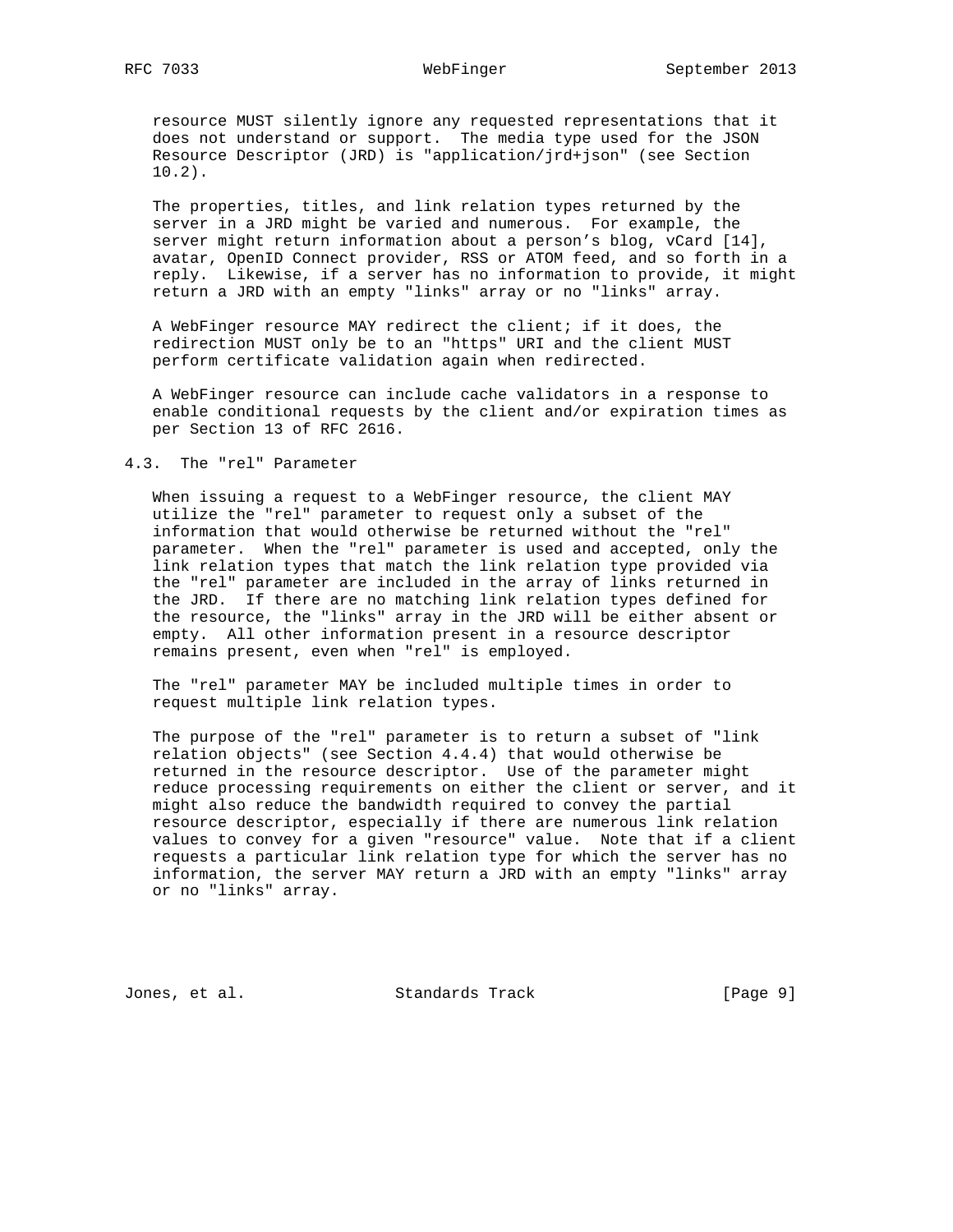WebFinger resources SHOULD support the "rel" parameter. If the resource does not support the "rel" parameter, it MUST ignore the parameter and process the request as if no "rel" parameter values were present.

 The following example uses the "rel" parameter to request links for two link relation types:

```
 GET /.well-known/webfinger?
     resource=acct%3Abob%40example.com&
     rel=http%3A%2F%2Fwebfinger.example%2Frel%2Fprofile-page&
     rel=http%3A%2F%2Fwebfinger.example%2Frel%2Fbusinesscard HTTP/1.1
 Host: example.com
```

```
 In this example, the client requests the link relations of type
 "http://webfinger.example/rel/profile-page" and
 "http://webfinger.example/rel/businesscard". The server then
 responds with a message like this:
```

```
 HTTP/1.1 200 OK
     Access-Control-Allow-Origin: *
      Content-Type: application/jrd+json
      {
        "subject" : "acct:bob@example.com",
        "aliases" :
       \Gamma "https://www.example.com/˜bob/"
       \,, \, "properties" :
        {
            "http://example.com/ns/role" : "employee"
        },
        "links" :
        [
          {
            "rel" : "http://webfinger.example/rel/profile-page",
            "href" : "https://www.example.com/˜bob/"
          },
\{ "rel" : "http://webfinger.example/rel/businesscard",
            "href" : "https://www.example.com/˜bob/bob.vcf"
          }
        ]
      }
```
Jones, et al. Standards Track [Page 10]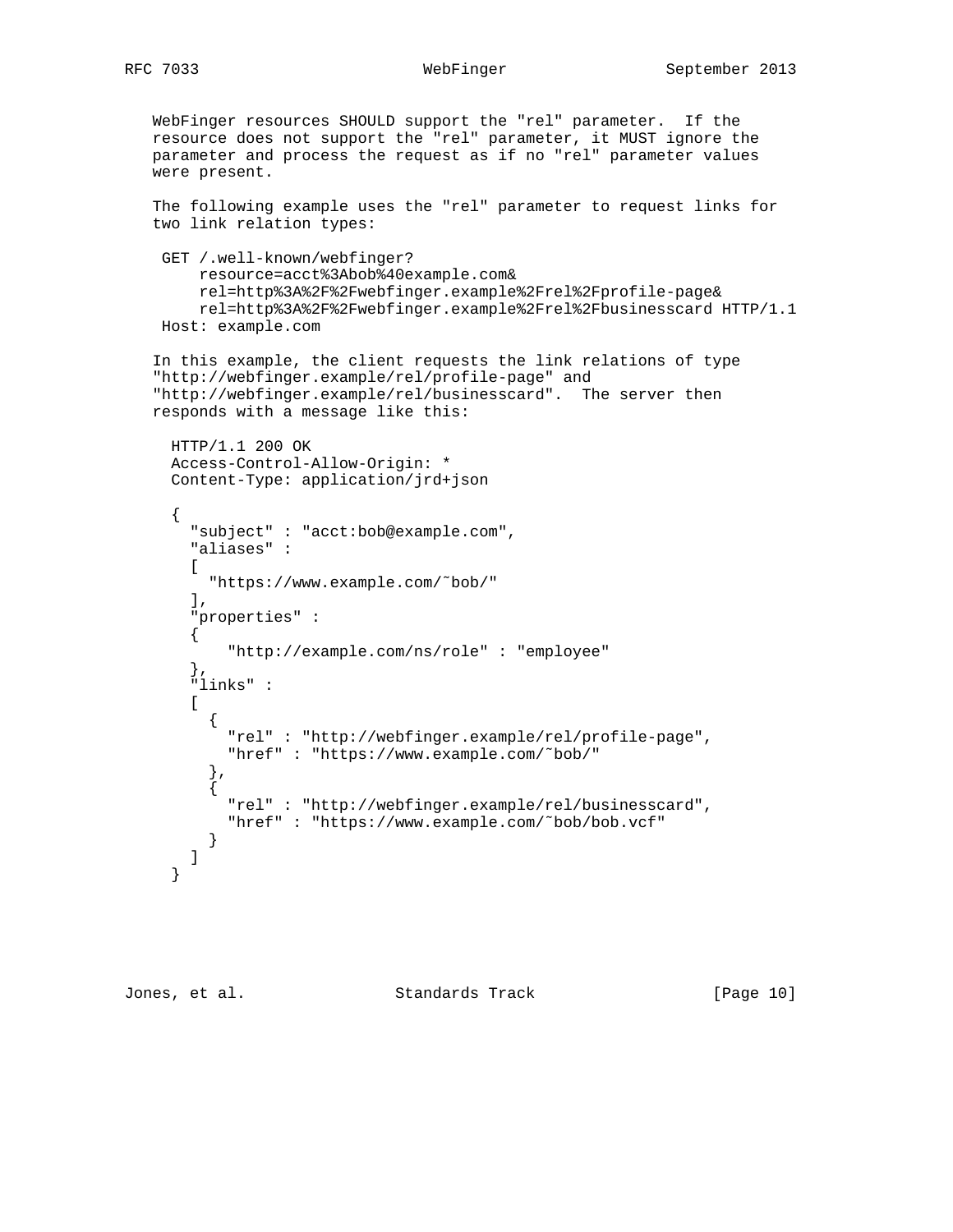# RFC 7033 WebFinger September 2013

 As you can see in the response, the resource representation contains only the links of the types requested by the client and for which the server had information, but the other parts of the JRD are still present. Note also in the above example that the links returned in the "links" array all use HTTPS, which is important if the data indirectly obtained via WebFinger needs to be returned securely.

### 4.4. The JSON Resource Descriptor (JRD)

 The JSON Resource Descriptor (JRD), originally introduced in RFC 6415 [16] and based on the Extensible Resource Descriptor (XRD) format [17], is a JSON object that comprises the following name/value pairs:

> o subject o aliases o properties o links

 The member "subject" is a name/value pair whose value is a string, "aliases" is an array of strings, "properties" is an object comprising name/value pairs whose values are strings, and "links" is an array of objects that contain link relation information.

 When processing a JRD, the client MUST ignore any unknown member and not treat the presence of an unknown member as an error.

Below, each of these members of the JRD is described in more detail.

4.4.1. subject

 The value of the "subject" member is a URI that identifies the entity that the JRD describes.

 The "subject" value returned by a WebFinger resource MAY differ from the value of the "resource" parameter used in the client's request. This might happen, for example, when the subject's identity changes (e.g., a user moves his or her account to another service) or when the resource prefers to express URIs in canonical form.

The "subject" member SHOULD be present in the JRD.

4.4.2. aliases

 The "aliases" array is an array of zero or more URI strings that identify the same entity as the "subject" URI.

The "aliases" array is OPTIONAL in the JRD.

Jones, et al. Standards Track [Page 11]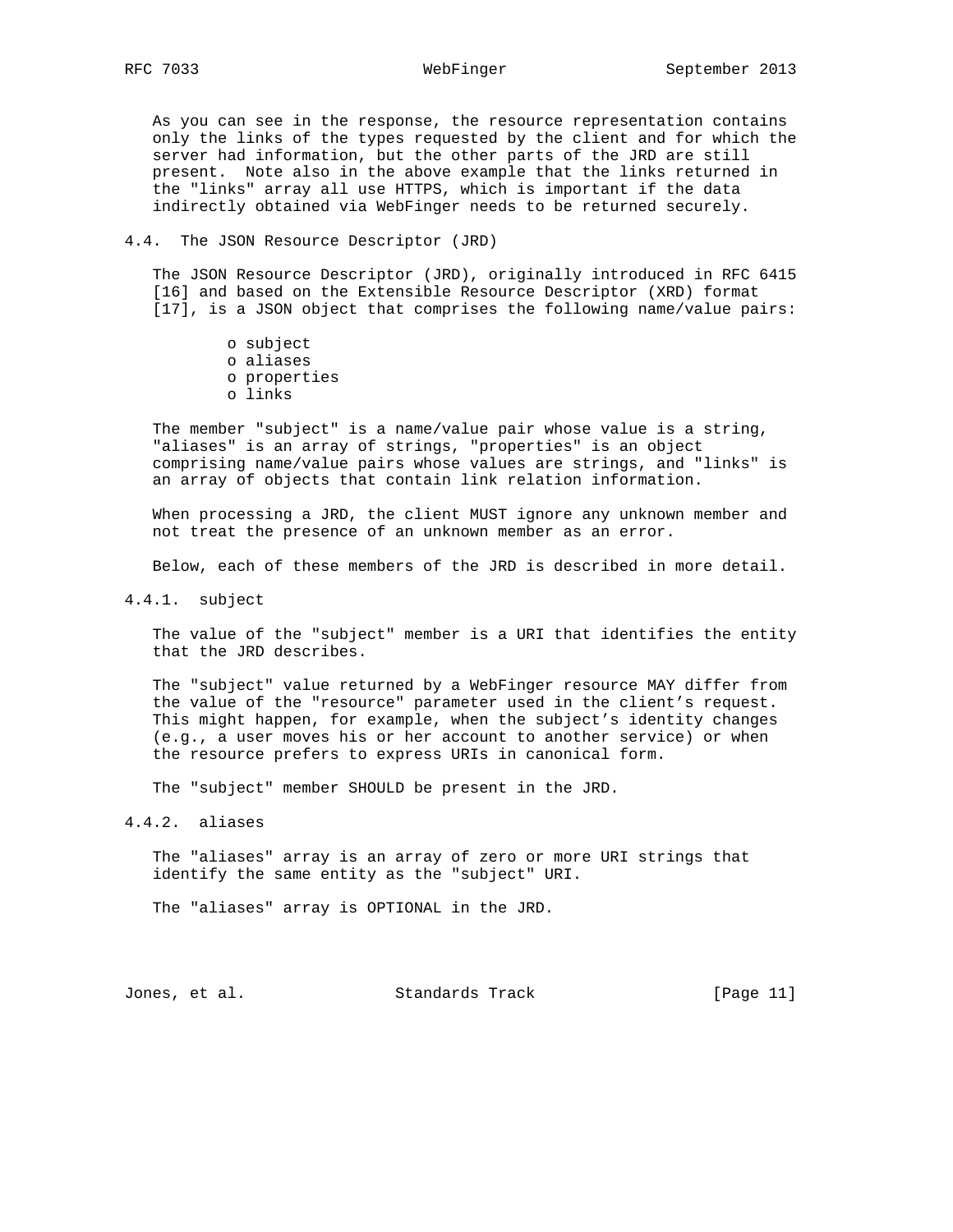4.4.3. properties

 The "properties" object comprises zero or more name/value pairs whose names are URIs (referred to as "property identifiers") and whose values are strings or null. Properties are used to convey additional information about the subject of the JRD. As an example, consider this use of "properties":

"properties" : { "http://webfinger.example/ns/name" : "Bob Smith" }

The "properties" member is OPTIONAL in the JRD.

4.4.4. links

 The "links" array has any number of member objects, each of which represents a link [4]. Each of these link objects can have the following members:

> o rel o type o href o titles o properties

 The "rel" and "href" members are strings representing the link's relation type and the target URI, respectively. The context of the link is the "subject" (see Section 4.4.1).

 The "type" member is a string indicating what the media type of the result of dereferencing the link ought to be.

 The order of elements in the "links" array MAY be interpreted as indicating an order of preference. Thus, if there are two or more link relations having the same "rel" value, the first link relation would indicate the user's preferred link.

The "links" array is OPTIONAL in the JRD.

 Below, each of the members of the objects found in the "links" array is described in more detail. Each object in the "links" array, referred to as a "link relation object", is completely independent from any other object in the array; any requirement to include a given member in the link relation object refers only to that particular object.

Jones, et al. Standards Track [Page 12]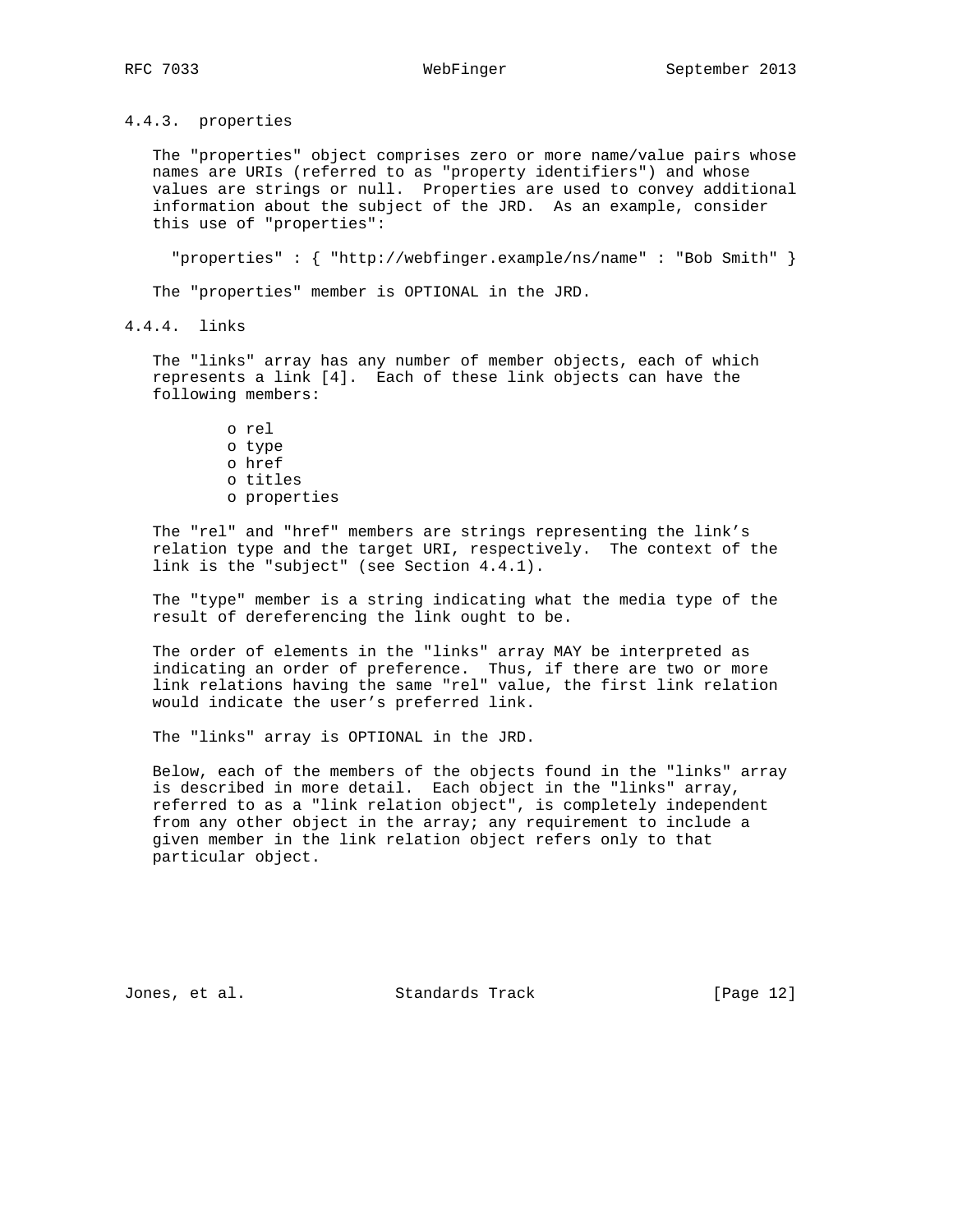# 4.4.4.1. rel

 The value of the "rel" member is a string that is either a URI or a registered relation type [8] (see RFC 5988 [4]). The value of the "rel" member MUST contain exactly one URI or registered relation type. The URI or registered relation type identifies the type of the link relation.

 The other members of the object have meaning only once the type of link relation is understood. In some instances, the link relation will have associated semantics enabling the client to query for other resources on the Internet. In other instances, the link relation will have associated semantics enabling the client to utilize the other members of the link relation object without fetching additional external resources.

 URI link relation type values are compared using the "Simple String Comparison" algorithm of Section 6.2.1 of RFC 3986.

The "rel" member MUST be present in the link relation object.

4.4.4.2. type

 The value of the "type" member is a string that indicates the media type [9] of the target resource (see RFC 6838 [10]).

The "type" member is OPTIONAL in the link relation object.

4.4.4.3. href

 The value of the "href" member is a string that contains a URI pointing to the target resource.

The "href" member is OPTIONAL in the link relation object.

4.4.4.4. titles

 The "titles" object comprises zero or more name/value pairs whose names are a language tag [11] or the string "und". The string is human-readable and describes the link relation. More than one title for the link relation MAY be provided for the benefit of users who utilize the link relation, and, if used, a language identifier SHOULD be duly used as the name. If the language is unknown or unspecified, then the name is "und".

 A JRD SHOULD NOT include more than one title identified with the same language tag (or "und") within the link relation object. Meaning is undefined if a link relation object includes more than one title

Jones, et al. Standards Track [Page 13]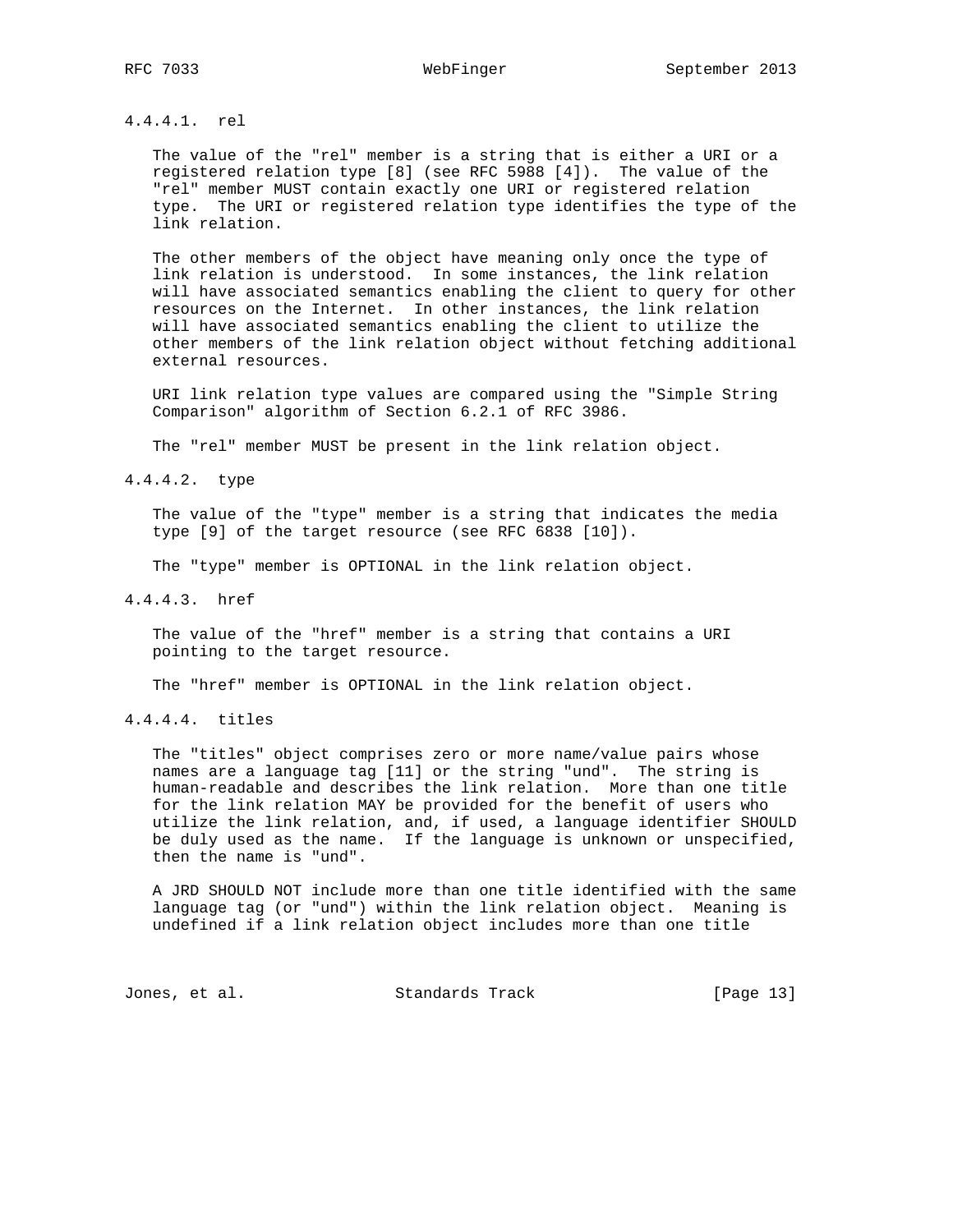named with the same language tag (or "und"), though this MUST NOT be treated as an error. A client MAY select whichever title or titles it wishes to utilize. Here is an example of the "titles" object: "titles" : { "en-us" : "The Magical World of Steve", "fr" : "Le Monde Magique de Steve" }

The "titles" member is OPTIONAL in the link relation object.

4.4.4.5. properties

 The "properties" object within the link relation object comprises zero or more name/value pairs whose names are URIs (referred to as "property identifiers") and whose values are strings or null. Properties are used to convey additional information about the link relation. As an example, consider this use of "properties":

"properties" : { "http://webfinger.example/mail/port" : "993" }

The "properties" member is OPTIONAL in the link relation object.

4.5. WebFinger and URIs

 WebFinger requests include a "resource" parameter (see Section 4.1) specifying the query target (URI) for which the client requests information. WebFinger is neutral regarding the scheme of such a URI: it could be an "acct" URI [18], an "http" or "https" URI, a "mailto" URI [19], or some other scheme.

5. Cross-Origin Resource Sharing (CORS)

 WebFinger resources might not be accessible from a web browser due to "Same-Origin" policies. The current best practice is to make resources available to browsers through Cross-Origin Resource Sharing (CORS) [7], and servers MUST include the Access-Control-Allow-Origin HTTP header in responses. Servers SHOULD support the least restrictive setting by allowing any domain access to the WebFinger resource:

Access-Control-Allow-Origin: \*

Jones, et al. Standards Track [Page 14]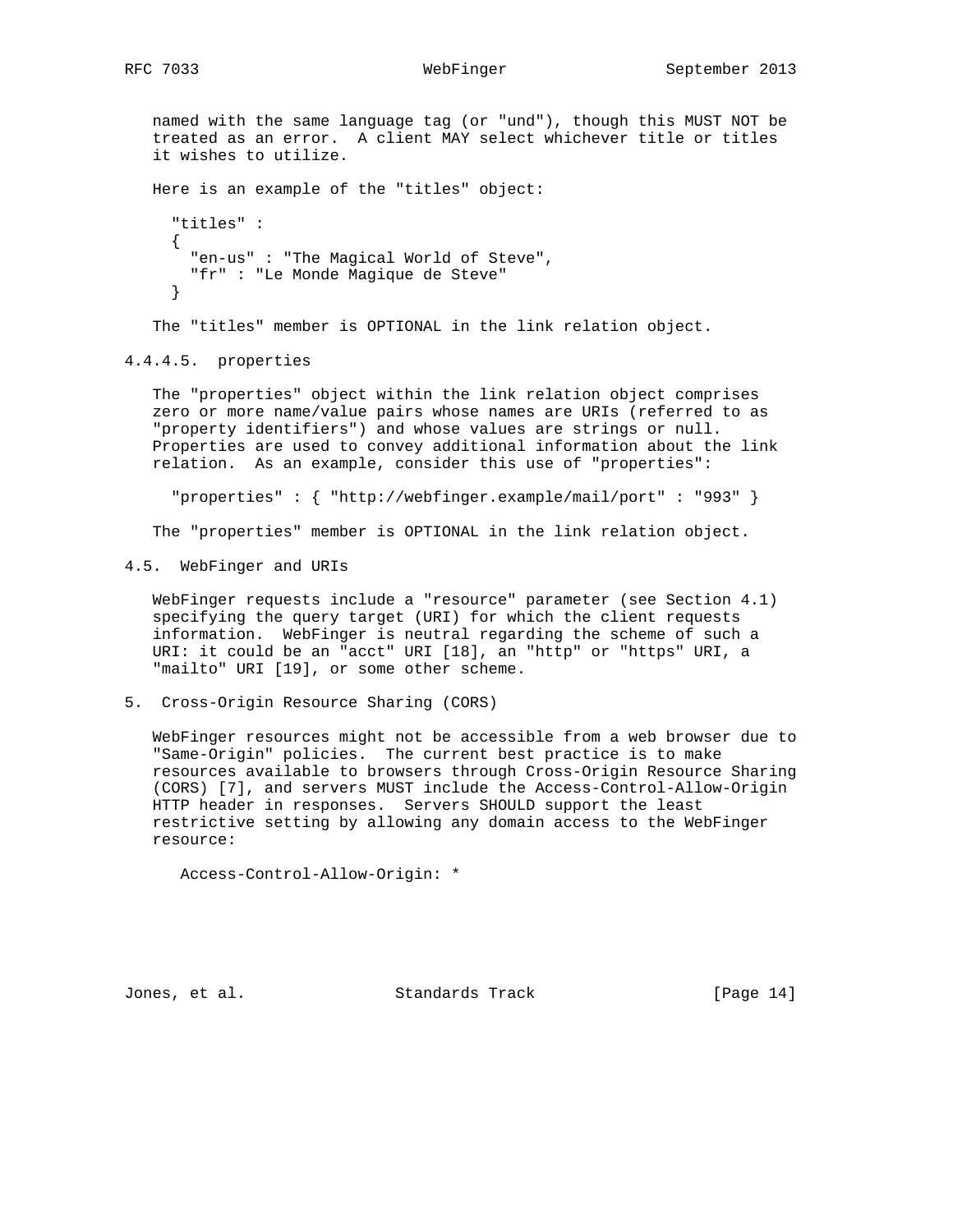There are cases where defaulting to the least restrictive setting is not appropriate. For example, a server on an intranet that provides sensitive company information SHOULD NOT allow CORS requests from any domain, as that could allow leaking of that sensitive information. A server that wishes to restrict access to information from external entities SHOULD use a more restrictive Access-Control-Allow-Origin header.

# 6. Access Control

 As with all web resources, access to the WebFinger resource could require authentication. Further, failure to provide required credentials might result in the server forbidding access or providing a different response than had the client authenticated with the server.

 Likewise, a WebFinger resource MAY provide different responses to different clients based on other factors, such as whether the client is inside or outside a corporate network. As a concrete example, a query performed on the internal corporate network might return link relations to employee pictures, whereas link relations for employee pictures might not be provided to external entities.

 Further, link relations provided in a WebFinger resource representation might point to web resources that impose access restrictions. For example, the aforementioned corporate server may provide both internal and external entities with URIs to employee pictures, but further authentication might be required in order for the client to access the picture resources if the request comes from outside the corporate network.

 The decisions made with respect to what set of link relations a WebFinger resource provides to one client versus another and what resources require further authentication, as well as the specific authentication mechanisms employed, are outside the scope of this document.

7. Hosted WebFinger Services

 As with most services provided on the Internet, it is possible for a domain owner to utilize "hosted" WebFinger services. By way of example, a domain owner might control most aspects of their domain but use a third-party hosting service for email. In the case of email, mail exchange (MX) records identify mail servers for a domain. An MX record points to the mail server to which mail for the domain should be delivered. To the sending server, it does not matter whether those MX records point to a server in the destination domain or a different domain.

Jones, et al. Standards Track [Page 15]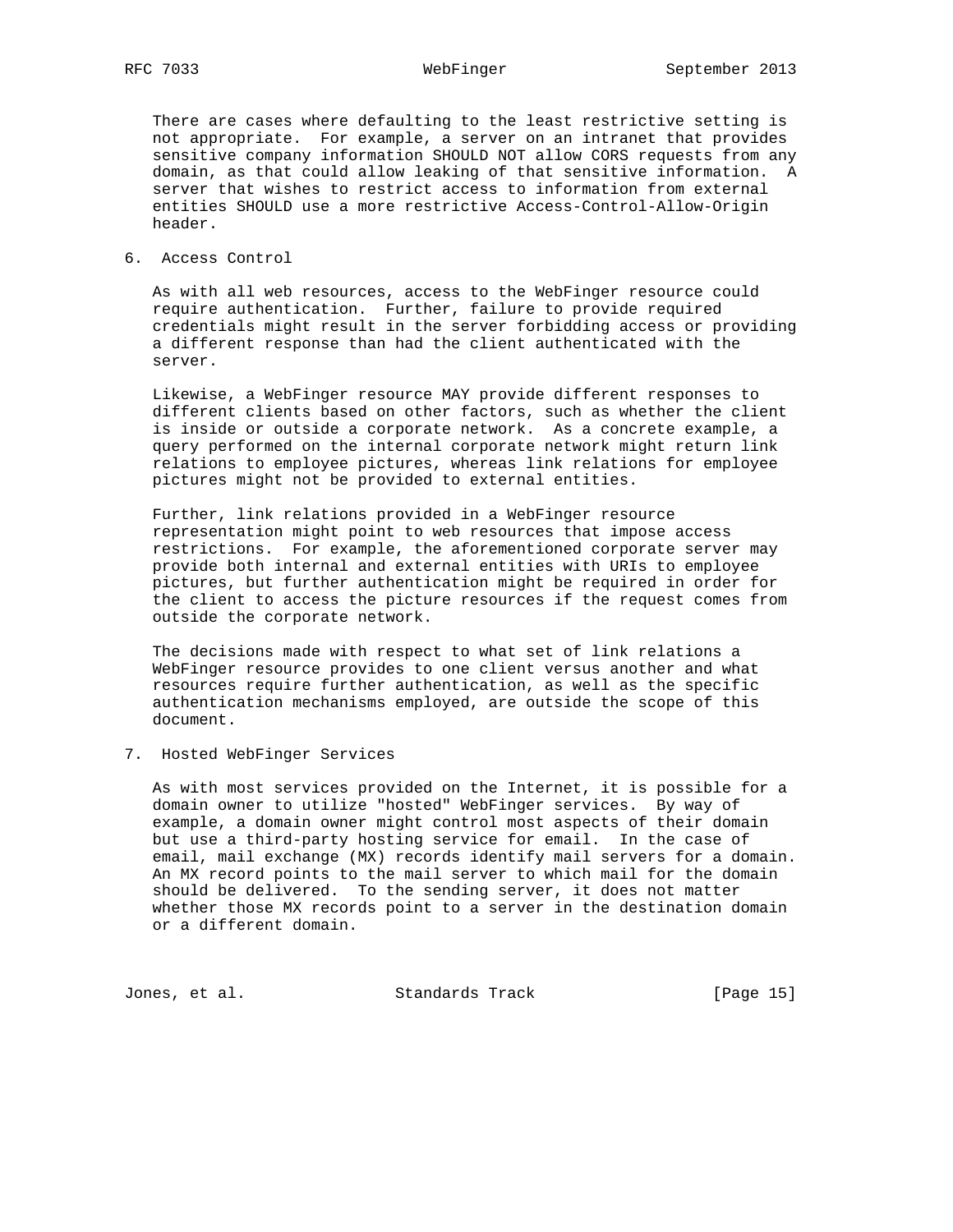Likewise, a domain owner might utilize the services of a third party to provide WebFinger services on behalf of its users. Just as a domain owner is required to insert MX records into DNS to allow for hosted email services, the domain owner is required to redirect HTTP queries to its domain to allow for hosted WebFinger services.

 When a query is issued to the WebFinger resource, the web server MUST return a response with a redirection status code that includes a Location header pointing to the location of the hosted WebFinger service URI. This WebFinger service URI does not need to point to the well-known WebFinger location on the hosting service provider server.

 As an example, assume that example.com's WebFinger services are hosted by wf.example.net. Suppose a client issues a query for acct:alice@example.com like this:

 GET /.well-known/webfinger? resource=acct%3Aalice%40example.com HTTP/1.1 Host: example.com

The server might respond with this:

 HTTP/1.1 307 Temporary Redirect Access-Control-Allow-Origin: \* Location: https://wf.example.net/example.com/webfinger? resource=acct%3Aalice%40example.com

 The client can then follow the redirection, reissuing the request to the URI provided in the Location header. Note that the server will include any required URI parameters in the Location header value, which could be different than the URI parameters the client originally used.

8. Definition of WebFinger Applications

 This specification details the protocol syntax used to query a domain for information about a URI, the syntax of the JSON Resource Descriptor (JRD) that is returned in response to that query, security requirements and considerations, hosted WebFinger services, various expected HTTP status codes, and so forth. However, this specification does not enumerate the various possible properties or link relation types that might be used in conjunction with WebFinger for a particular application, nor does it define what properties or link relation types one might expect to see in response to querying for a particular URI or URI scheme. Nonetheless, all of these unspecified elements are important in order to implement an interoperable application that utilizes the WebFinger protocol and

Jones, et al. Standards Track [Page 16]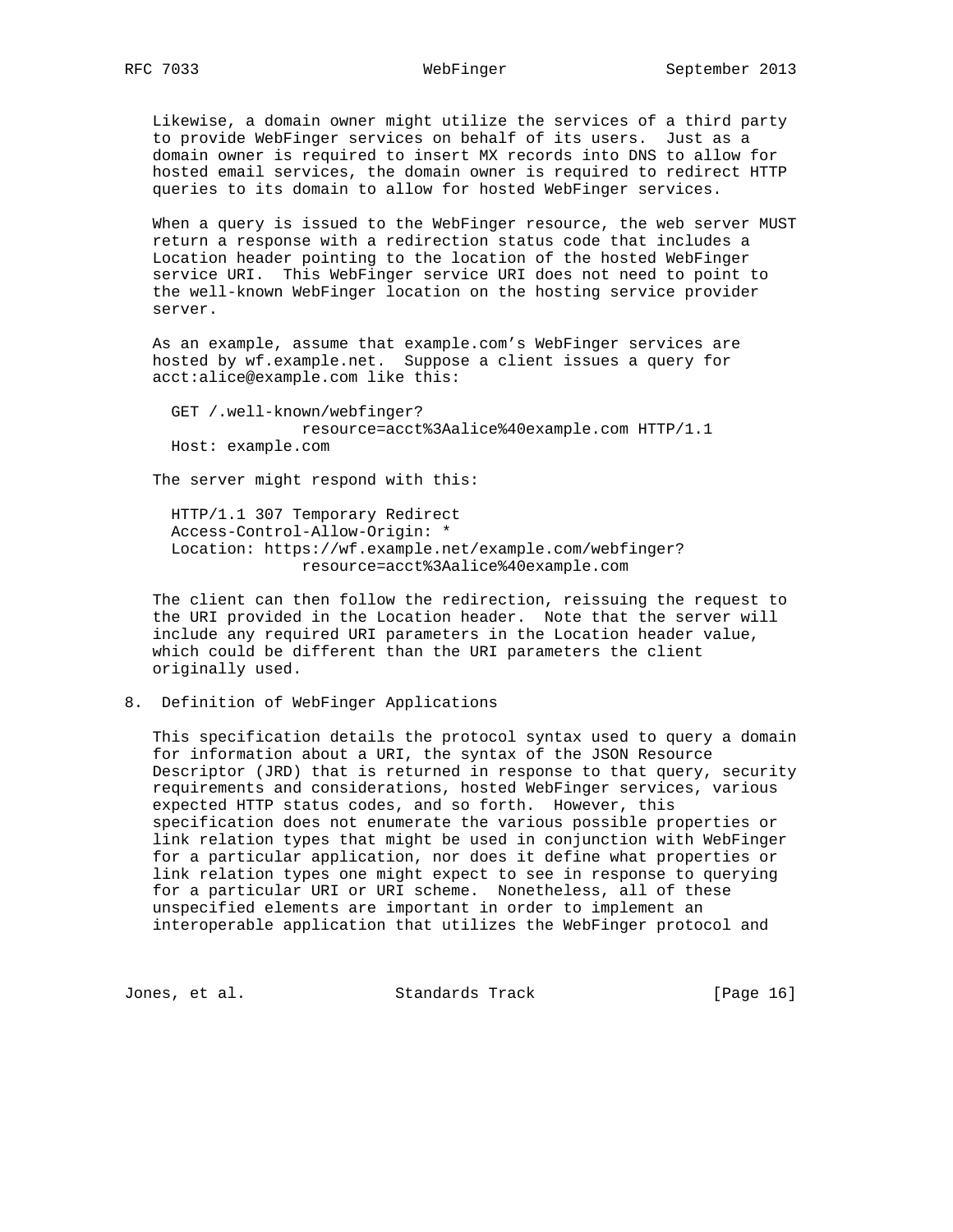MUST be specified in the relevant document(s) defining the particular application making use of the WebFinger protocol according to the procedures described in this section.

### 8.1. Specification of the URI Scheme and URI

 Any application that uses WebFinger MUST specify the URI scheme(s), and to the extent appropriate, what forms the URI(s) might take. For example, when querying for information about a user's account at some domain, it might make sense to specify the use of the "acct" URI scheme [18]. When trying to obtain the copyright information for a web page, it makes sense to specify the use of the web page URI (either http or https).

 The examples in Sections 3.1 and 3.2 illustrate the use of different URI schemes with WebFinger applications. In the example in Section 3.1, WebFinger is used to retrieve information pertinent to OpenID Connect. In the example in Section 3.2, WebFinger is used to discover metadata information about a web page, including author and copyright information. Each of these WebFinger applications needs to be fully specified to ensure interoperability.

### 8.2. Host Resolution

 As explained in Section 4, the host to which a WebFinger query is issued is significant. In general, WebFinger applications would adhere to the procedures described in Section 4 in order to properly direct a WebFinger query.

 However, some URI schemes do not have host portions and there might be some applications of WebFinger for which the host portion of a URI cannot or should not be utilized. In such instances, the application specification MUST clearly define the host resolution procedures, which might include provisioning a "default" host within the client to which queries are directed.

# 8.3. Specification of Properties

 WebFinger defines both subject-specific properties (i.e., properties described in Section 4.4.3 that relate to the URI for which information is queried) and link-specific properties (see Section 4.4.4.5). This section refers to subject-specific properties.

 Applications that utilize subject-specific properties MUST define the URIs used in identifying those properties, along with valid property values.

Jones, et al. Standards Track [Page 17]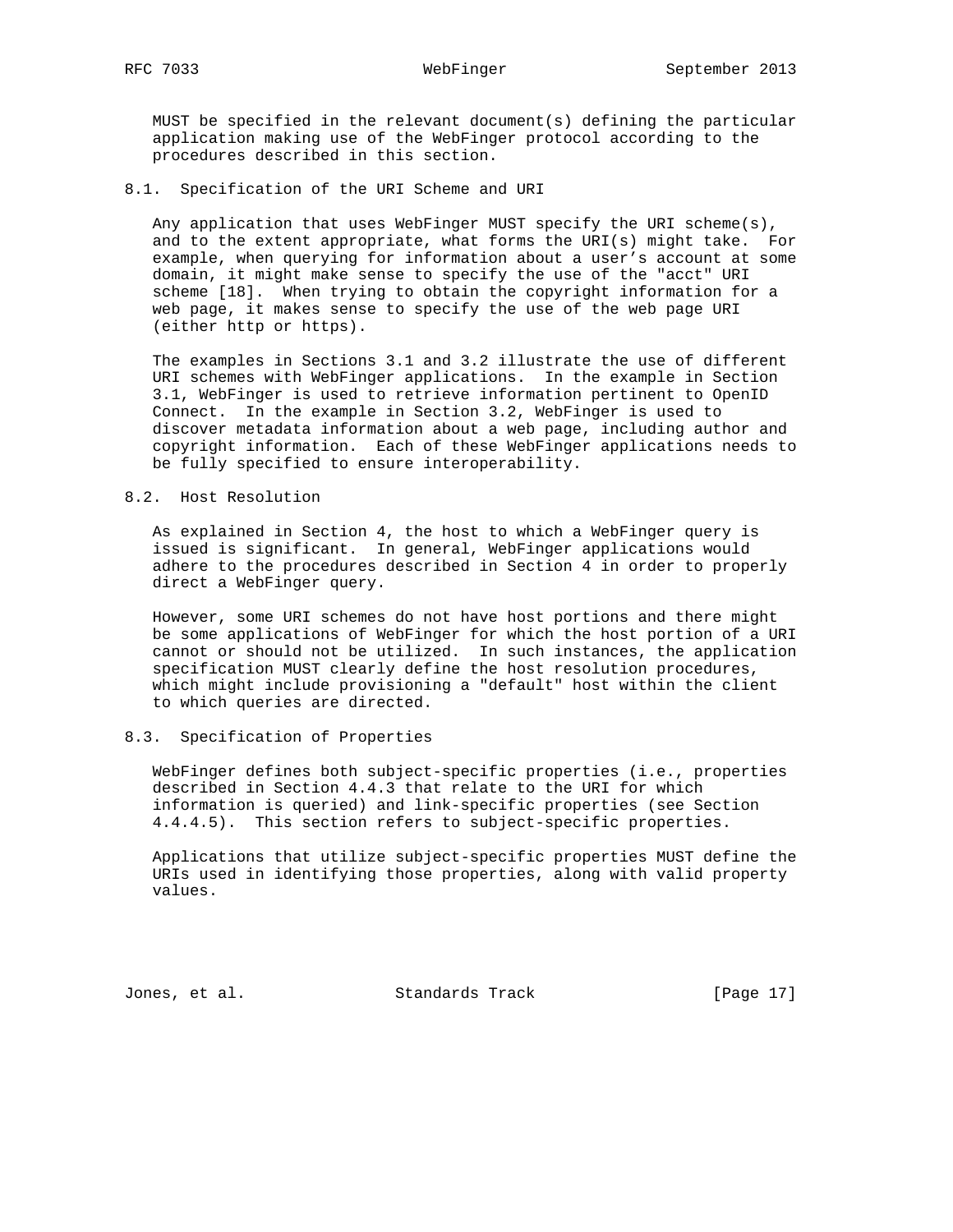Consider this portion of the JRD found in the example in Section 3.2.

```
 "properties" :
 {
   "http://blgx.example.net/ns/version" : "1.3",
  "http://blgx.example.net/ns/ext" : null
 }
```
 Here, two properties are returned in the WebFinger response. Each of these would be defined in a WebFinger application specification. These two properties might be defined in the same WebFinger application specification or separately in different specifications. Since the latter is possible, it is important that WebFinger clients not assume that one property has any specific relationship with another property, unless some relationship is explicitly defined in the particular WebFinger application specification.

8.4. Specification of Links

 The links returned in a WebFinger response each comprise several pieces of information, some of which are optional (refer to Section 4.4.4). The WebFinger application specification MUST define each link and any values associated with a link, including the link relation type ("rel"), the expected media type ("type"), properties, and titles.

 The target URI to which the link refers (i.e., the "href"), if present, would not normally be specified in an application specification. However, the URI scheme or any special characteristics of the URI would usually be specified. If a particular link does not require an external reference, then all of the semantics related to the use of that link MUST be defined within the application specification. Such links might rely only on properties or titles in the link to convey meaning.

# 8.5. One URI, Multiple Applications

 It is important to be mindful of the fact that different WebFinger applications might specify the use of the same URI scheme, and in effect, the same URI for different purposes. That should not be a problem, since each of property identifier (see Sections 4.4.3 and 4.4.4.5) and link relation type would be uniquely defined for a specific application.

 It should be noted that when a client requests information about a particular URI and receives a response with a number of different property identifiers or link relation types that the response is providing information about the URI without any particular semantics.

Jones, et al. Standards Track [Page 18]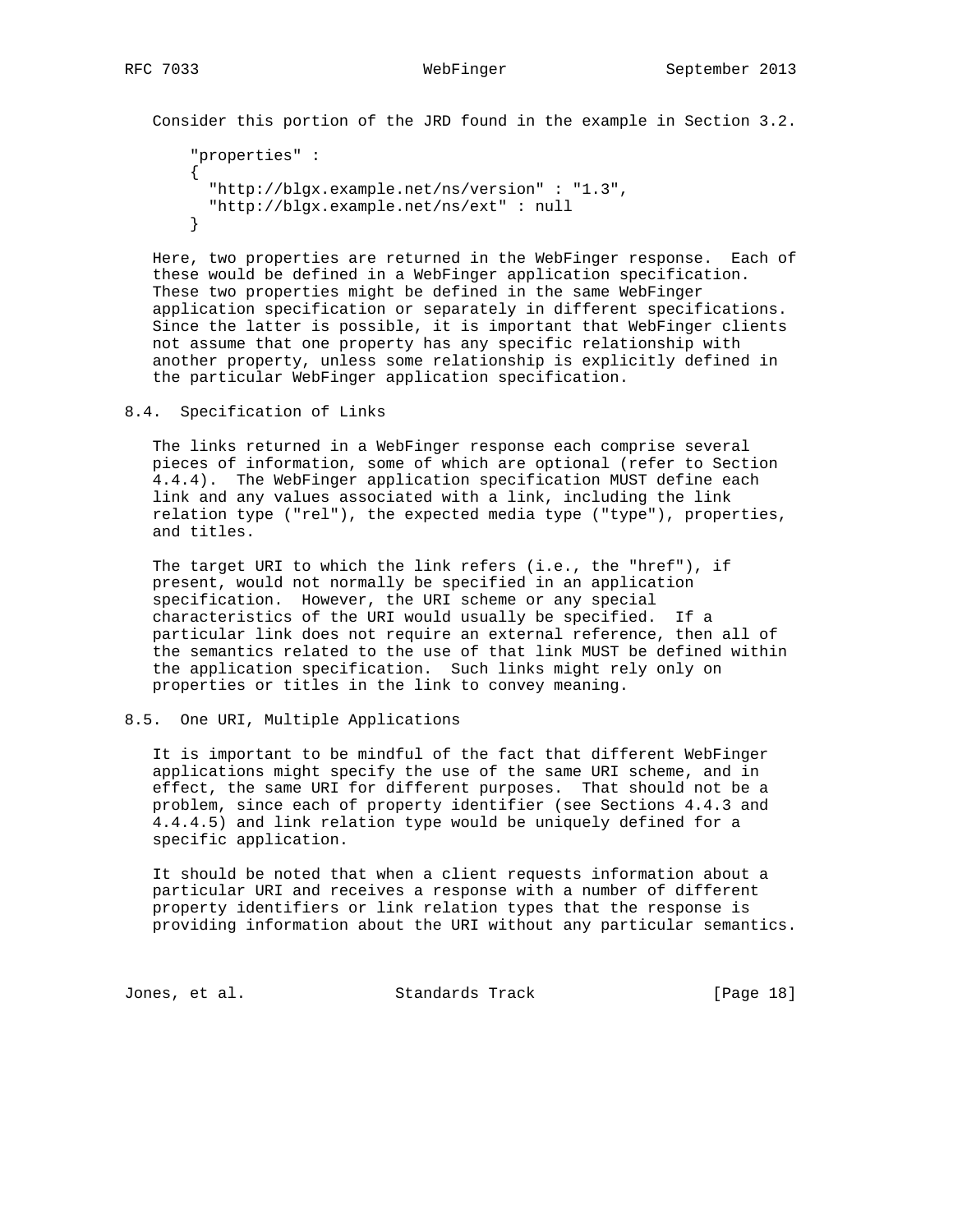# How the client interprets the information SHOULD be in accordance

 with the particular application specification or set of specifications the client implements.

 Any syntactically valid properties or links the client receives and that are not fully understood SHOULD be ignored and SHOULD NOT cause the client to report an error.

### 8.6. Registration of Link Relation Types and Properties

 Application specifications MAY define a simple token as a link relation type for a link. In that case, the link relation type MUST be registered with IANA as specified in Sections 10.3.

 Further, any defined properties MUST be registered with IANA as described in Section 10.4.

- 9. Security Considerations
- 9.1. Transport-Related Issues

 Since this specification utilizes Cross-Origin Resource Sharing (CORS) [7], all of the security considerations applicable to CORS are also applicable to this specification.

 The use of HTTPS is REQUIRED to ensure that information is not modified during transit. It should be acknowledged that in environments where a web server is normally available, there exists the possibility that a compromised network might have its WebFinger resource operating on HTTPS replaced with one operating only over HTTP. As such, clients MUST NOT issue queries over a non-secure connection.

 Clients MUST verify that the certificate used on an HTTPS connection is valid (as defined in [12]) and accept a response only if the certificate is valid.

# 9.2. User Privacy Considerations

 Service providers and users should be aware that placing information on the Internet means that any user can access that information, and WebFinger can be used to make it even easier to discover that information. While WebFinger can be an extremely useful tool for discovering one's avatar, blog, or other personal data, users should also understand the risks.

Jones, et al. Standards Track [Page 19]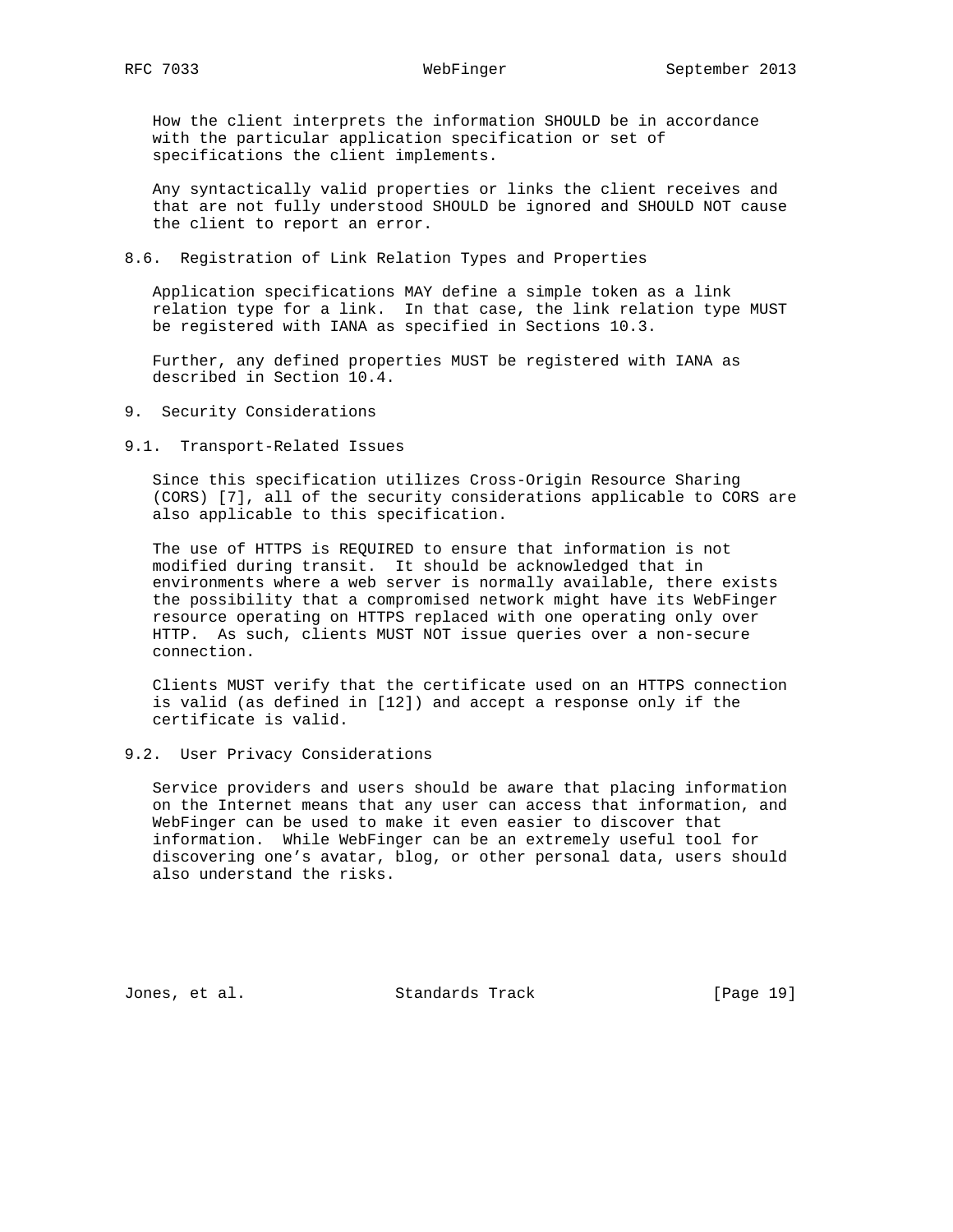Systems or services that expose personal data via WebFinger MUST provide an interface by which users can select which data elements are exposed through the WebFinger interface. For example, social networking sites might allow users to mark certain data as "public" and then utilize that marking as a means of determining what information to expose via WebFinger. The information published via WebFinger would thus comprise only the information marked as public by the user. Further, the user has the ability to remove information from publication via WebFinger by removing this marking.

 WebFinger MUST NOT be used to provide any personal data unless publishing that data via WebFinger by the relevant service was explicitly authorized by the person whose information is being shared. Publishing one's personal data within an access-controlled or otherwise limited environment on the Internet does not equate to providing implicit authorization of further publication of that data via WebFinger.

 The privacy and security concerns with publishing personal data via WebFinger are worth emphasizing again with respect to personal data that might reveal a user's current context (e.g., the user's location). The power of WebFinger comes from providing a single place where others can find pointers to information about a person, but service providers and users should be mindful of the nature of that information shared and the fact that it might be available for the entire world to see. Sharing location information, for example, would potentially put a person in danger from any individual who might seek to inflict harm on that person.

 Users should be aware of how easily personal data that one might publish can be used in unintended ways. In one study relevant to WebFinger-like services, Balduzzi et al. [20] took a large set of leaked email addresses and demonstrated a number of potential privacy concerns, including the ability to cross-correlate the same user's accounts over multiple social networks. The authors also describe potential mitigation strategies.

 The easy access to user information via WebFinger was a design goal of the protocol, not a limitation. If one wishes to limit access to information available via WebFinger, such as WebFinger resources for use inside a corporate network, the network administrator needs to take necessary measures to limit access from outside the network. Using standard methods for securing web resources, network administrators do have the ability to control access to resources that might return sensitive information. Further, a server can be employed in such a way as to require authentication and prevent disclosure of information to unauthorized entities.

Jones, et al. Standards Track [Page 20]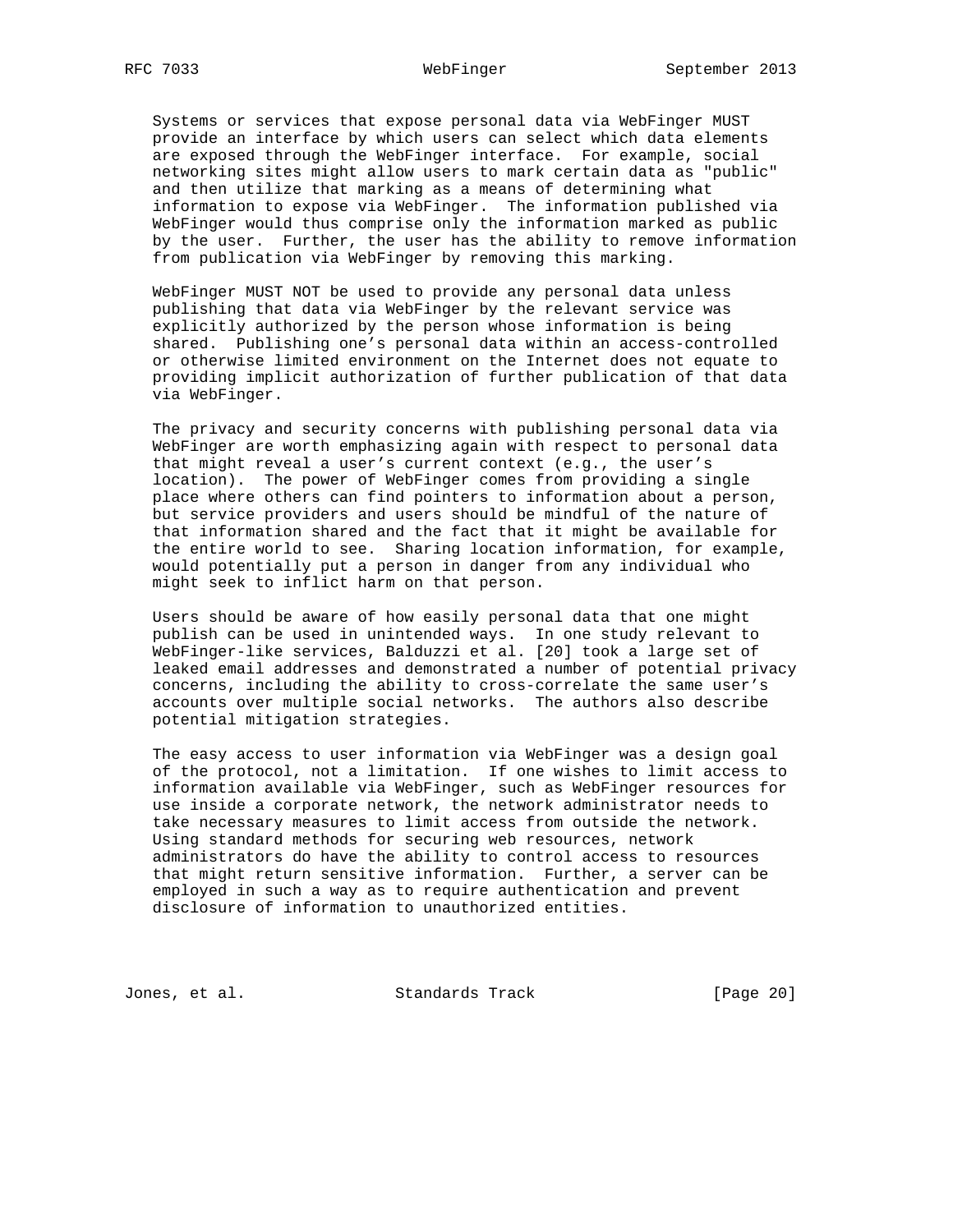# 9.3. Abuse Potential

 Service providers should be mindful of the potential for abuse using WebFinger.

 As one example, one might query a WebFinger server only to discover whether or not a given URI is valid. With such a query, the person may deduce that an email identifier is valid, for example. Such an approach could help spammers maintain a current list of known email addresses and to discover new ones.

 WebFinger could be used to associate a name or other personal data with an email address, allowing spammers to craft more convincing email messages. This might be of particular value in phishing attempts.

 It is RECOMMENDED that implementers of WebFinger server software take steps to mitigate abuse, including malicious over-use of the server and harvesting of user information. Although there is no mechanism that can guarantee that publicly accessible WebFinger databases won't be harvested, rate-limiting by IP address will prevent or at least dramatically slow harvest by private individuals without access to botnets or other distributed systems. The reason these mitigation strategies are not mandatory is that the correct choice of mitigation strategy (if any) depends greatly on the context. Implementers should not construe this as meaning that they do not need to consider whether to use a mitigation strategy, and if so, what strategy to use.

 WebFinger client developers should also be aware of potential abuse by spammers or those phishing for information about users. As an example, suppose a mail client was configured to automatically perform a WebFinger query on the sender of each received mail message. If a spammer sent an email using a unique identifier in the 'From' header, then when the WebFinger query was performed, the spammer would be able to associate the request with a particular user's email address. This would provide information to the spammer, including the user's IP address, the fact the user just checked email, what kind of WebFinger client the user utilized, and so on. For this reason, it is strongly advised that clients not perform WebFinger queries unless authorized by the user to do so.

# 9.4. Information Reliability

 A WebFinger resource has no means of ensuring that information provided by a user is accurate. Likewise, neither the resource nor the client can be absolutely guaranteed that information has not been manipulated either at the server or along the communication path

Jones, et al. Standards Track [Page 21]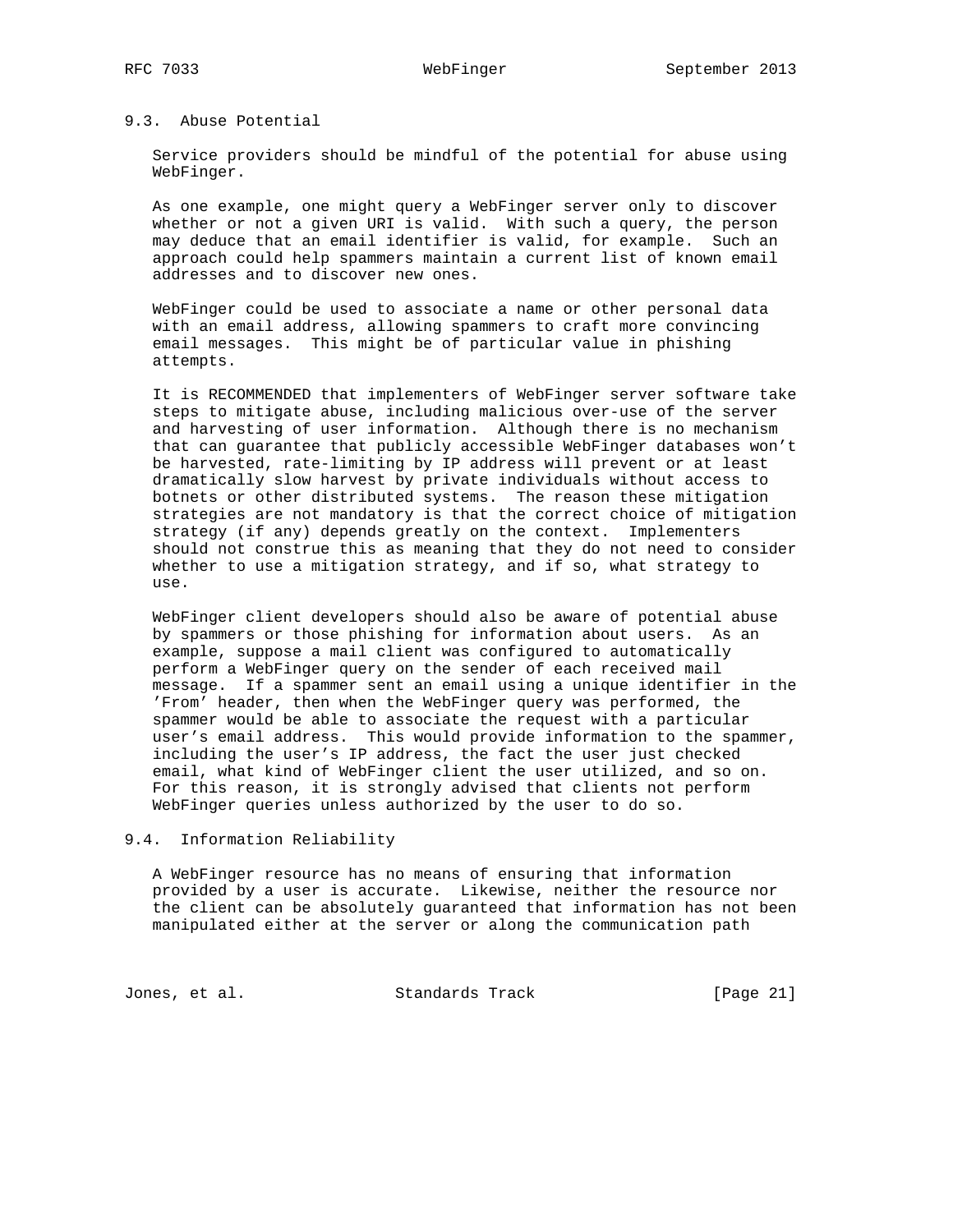between the client and server. Use of HTTPS helps to address some concerns with manipulation of information along the communication path, but it clearly cannot address issues where the resource provided incorrect information, either due to being provided false information or due to malicious behavior on the part of the server administrator. As with any information service available on the Internet, users should be wary of information received from untrusted sources.

10. IANA Considerations

10.1. Well-Known URI

 This specification registers the "webfinger" well-known URI in the "Well-Known URIs" registry as defined by RFC 5785 [3].

URI suffix: webfinger

Change controller: IETF

Specification document(s): RFC 7033

 Related information: The query to the WebFinger resource will include one or more parameters in the query string; see Section 4.1 of RFC 7033. Resources at this location are able to return a JSON Resource Descriptor (JRD) as described in Section 4.4 of RFC 7033.

10.2. JSON Resource Descriptor (JRD) Media Type

 This specification registers the media type application/jrd+json for use with WebFinger in accordance with media type registration procedures defined in RFC 6838 [10].

Type name: application

Subtype name: jrd+json

Required parameters: N/A

Optional parameters: N/A

 In particular, because RFC 4627 already defines the character encoding for JSON, no "charset" parameter is used.

Encoding considerations: See RFC 6839, Section 3.1.

Jones, et al. Standards Track [Page 22]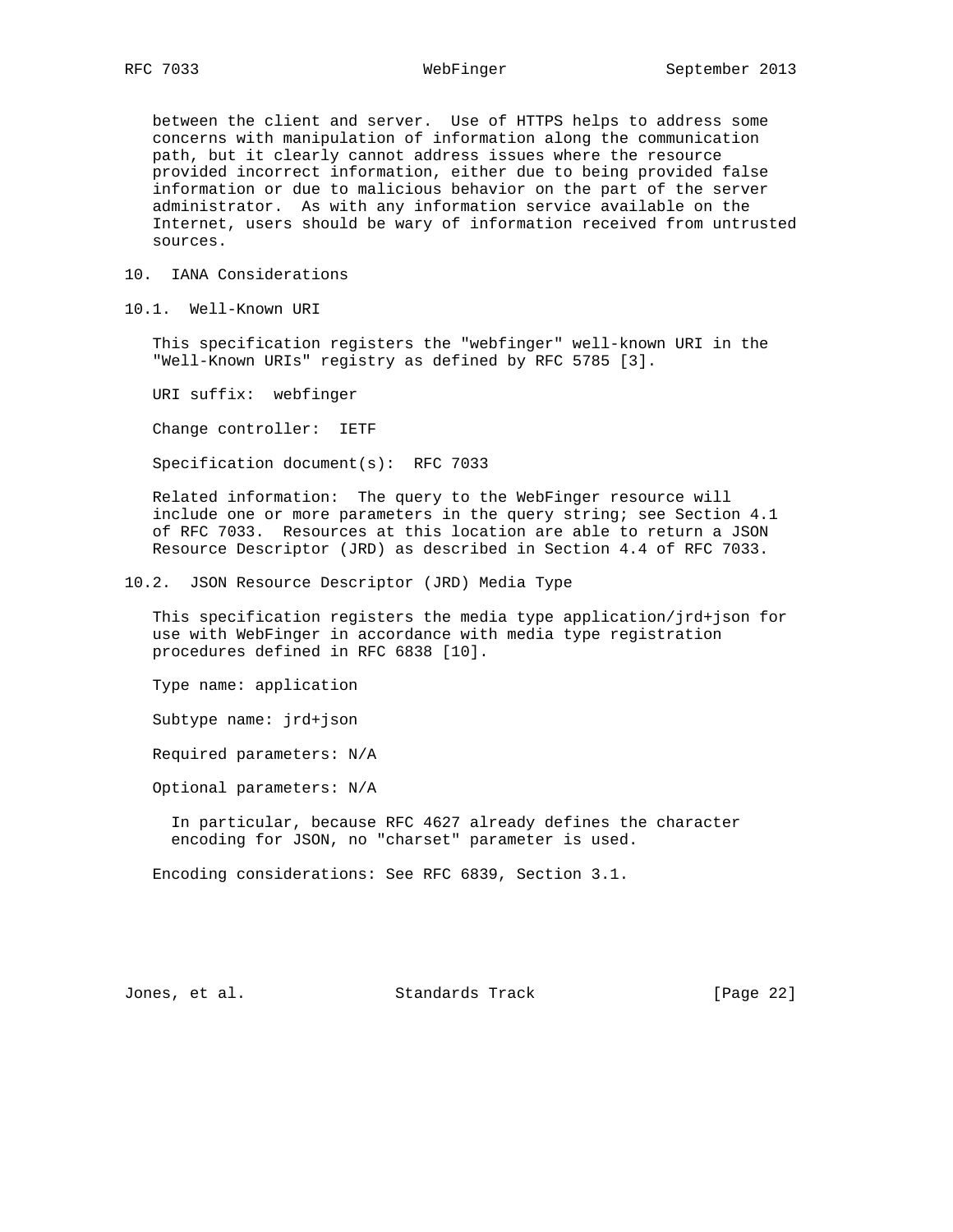Security considerations:

 The JSON Resource Descriptor (JRD) is a JavaScript Object Notation (JSON) object. It is a text format that must be parsed by entities that wish to utilize the format. Depending on the language and mechanism used to parse a JSON object, it is possible for an attacker to inject behavior into a running program. Therefore, care must be taken to properly parse a received JRD to ensure that only a valid JSON object is present and that no JavaScript or other code is injected or executed unexpectedly.

Interoperability considerations:

 This media type is a JavaScript Object Notation (JSON) object and can be consumed by any software application that can consume JSON objects.

Published specification: RFC 7033

Applications that use this media type:

 The JSON Resource Descriptor (JRD) is used by the WebFinger protocol (RFC 7033) to enable the exchange of information between a client and a WebFinger resource over HTTPS.

Fragment identifier considerations:

 The syntax and semantics of fragment identifiers SHOULD be as specified for "application/json". (At publication of this document, there is no fragment identification syntax defined for "application/json".)

Additional information:

Deprecated alias names for this type: N/A

Magic number(s): N/A

File extension(s): jrd

Macintosh file type code(s): N/A

Person & email address to contact for further information:

Paul E. Jones <paulej@packetizer.com>

Intended usage: COMMON

Jones, et al. Standards Track [Page 23]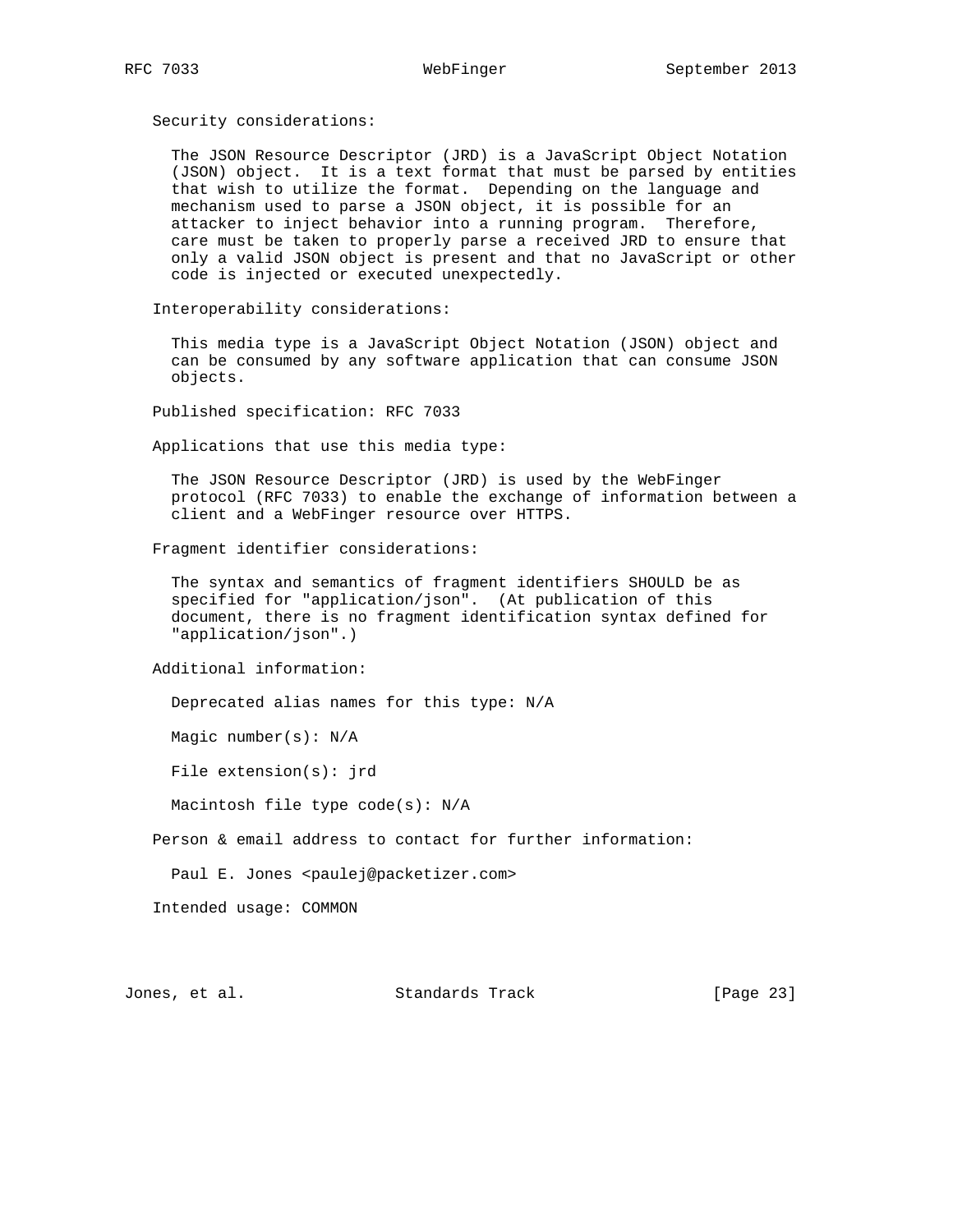Restrictions on usage: N/A

Author: Paul E. Jones <paulej@packetizer.com>

Change controller:

IESG has change control over this registration.

Provisional registration? (standards tree only): N/A

10.3. Registering Link Relation Types

 RFC 5988 established a "Link Relation Types" registry that is reused by WebFinger applications.

 Link relation types used by WebFinger applications are registered in the "Link Relation Types" registry as per the procedures of Section 6.2.1 of RFC 5988. The "Notes" entry for the registration SHOULD indicate if property values associated with the link relation type are registered in the "WebFinger Properties" registry with a link to the registry.

10.4. Establishment of the "WebFinger Properties" Registry

 WebFinger utilizes URIs to identify properties of a subject or link and the associated values (see Sections 8.3 and 8.6). This specification establishes a new "WebFinger Properties" registry to record property identifiers.

10.4.1. The Registration Template

The registration template for WebFinger properties is:

- o Property Identifier:
- o Link Type:
- o Description:
- o Reference:
- o Notes: [optional]

 The "Property Identifier" must be a URI that identifies the property being registered.

Jones, et al. Standards Track [Page 24]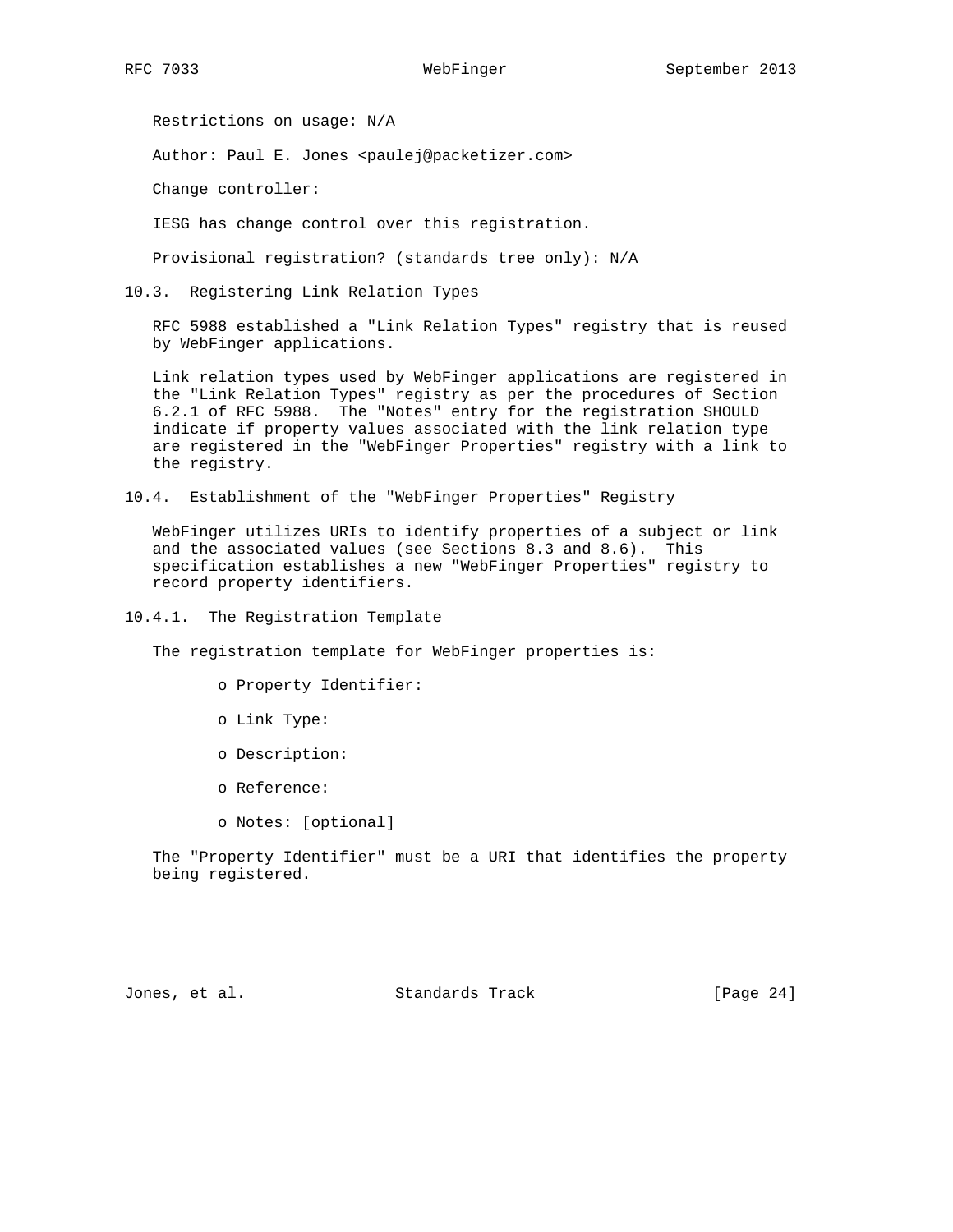The "Link Type" contains the name of a link relation type with which this property identifier is used. If the property is a subject specific property, then this field is specified as "N/A".

The "Description" is intended to explain the purpose of the property.

 The "Reference" field points to the specification that defines the registered property.

 The optional "Notes" field is for conveying any useful information about the property that might be of value to implementers.

### 10.4.2. The Registration Procedures

 The IETF has created a mailing list, webfinger@ietf.org, which can be used for public discussion of the WebFinger protocol and any applications that use it. Prior to registration of a WebFinger property, discussion on the mailing list is strongly encouraged. The IESG has appointed Designated Experts [13] who will monitor the webfinger@ietf.org mailing list and review registrations.

 A WebFinger property is registered with a Specification Required (see RFC 5226 [13]) after a review by the Designated Experts. The review is normally expected to take on the order of two to four weeks. However, the Designated Experts may approve a registration prior to publication of a specification once the Designated Experts are satisfied that such a specification will be published. In evaluating registration requests, the Designated Experts should make an effort to avoid registering two different properties that have the same meaning. Where a proposed property is similar to an already-defined property, the Designated Experts should insist that enough text be included in the description or notes section of the template to sufficiently differentiate the new property from an existing one.

 The registration procedure begins with a completed registration template (as defined above) sent to webfinger@ietf.org. Once consensus is reached on the mailing list, the registration template is sent to iana@iana.org. IANA will then contact the Designated Experts and communicate the results to the registrant. The WebFinger mailing list provides an opportunity for community discussion and input, and the Designated Experts may use that input to inform their review. Denials should include an explanation and, if applicable, suggestions as to how to make the request successful if resubmitted.

Jones, et al. Standards Track [Page 25]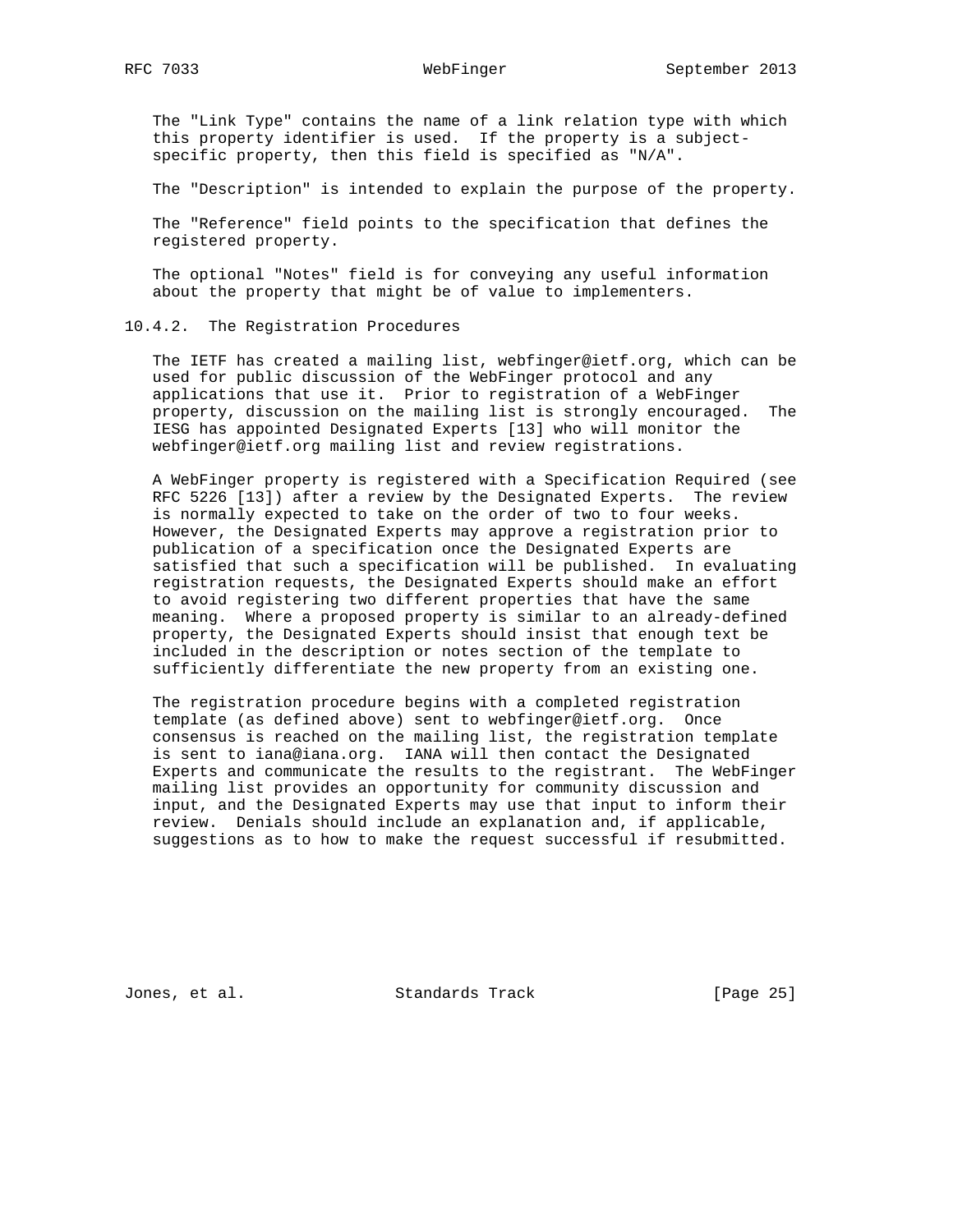The specification registering the WebFinger property MUST include the completed registration template shown above. Once the registration procedure concludes successfully, IANA creates or modifies the corresponding record in the "WebFinger Properties" registry.

### 11. Acknowledgments

 This document has benefited from extensive discussion and review by many of the members of the APPSAWG working group. The authors would like to especially acknowledge the invaluable input of Eran Hammer- Lahav, Blaine Cook, Brad Fitzpatrick, Laurent-Walter Goix, Joe Clarke, Peter Saint-Andre, Dick Hardt, Tim Bray, James Snell, Melvin Carvalho, Evan Prodromou, Mark Nottingham, Elf Pavlik, Bjoern Hoehrmann, Subramanian Moonesamy, Joe Gregorio, John Bradley, and others that we have undoubtedly, but inadvertently, missed.

 The authors would also like to express their gratitude to the chairs of the APPSAWG working group, especially Salvatore Loreto for his assistance in shepherding this document. We also want to thank Barry Leiba and Pete Resnick, the Applications Area Directors, for their support and exhaustive reviews.

- 12. References
- 12.1. Normative References
	- [1] Bradner, S., "Key words for use in RFCs to Indicate Requirement Levels", BCP 14, RFC 2119, March 1997.
	- [2] Fielding, R., Gettys, J., Mogul, J., Frystyk, H., Masinter, L., Leach, P., and T. Berners-Lee, "Hypertext Transfer Protocol -- HTTP/1.1", RFC 2616, June 1999.
	- [3] Nottingham, M. and E. Hammer-Lahav, "Defining Well-Known Uniform Resource Identifiers (URIs)", RFC 5785, April 2010.
	- [4] Nottingham, M., "Web Linking", RFC 5988, October 2010.
	- [5] Crockford, D., "The application/json Media Type for JavaScript Object Notation (JSON)", RFC 4627, July 2006.
	- [6] Berners-Lee, T., Fielding, R., and L. Masinter, "Uniform Resource Identifier (URI): Generic Syntax", STD 66, RFC 3986, January 2005.
	- [7] Van Kesteren, A., "Cross-Origin Resource Sharing", W3C CORS, July 2010, <http://www.w3.org/TR/cors/>.

| Standards Track<br>Jones, et al. | [Page 26] |  |  |
|----------------------------------|-----------|--|--|
|----------------------------------|-----------|--|--|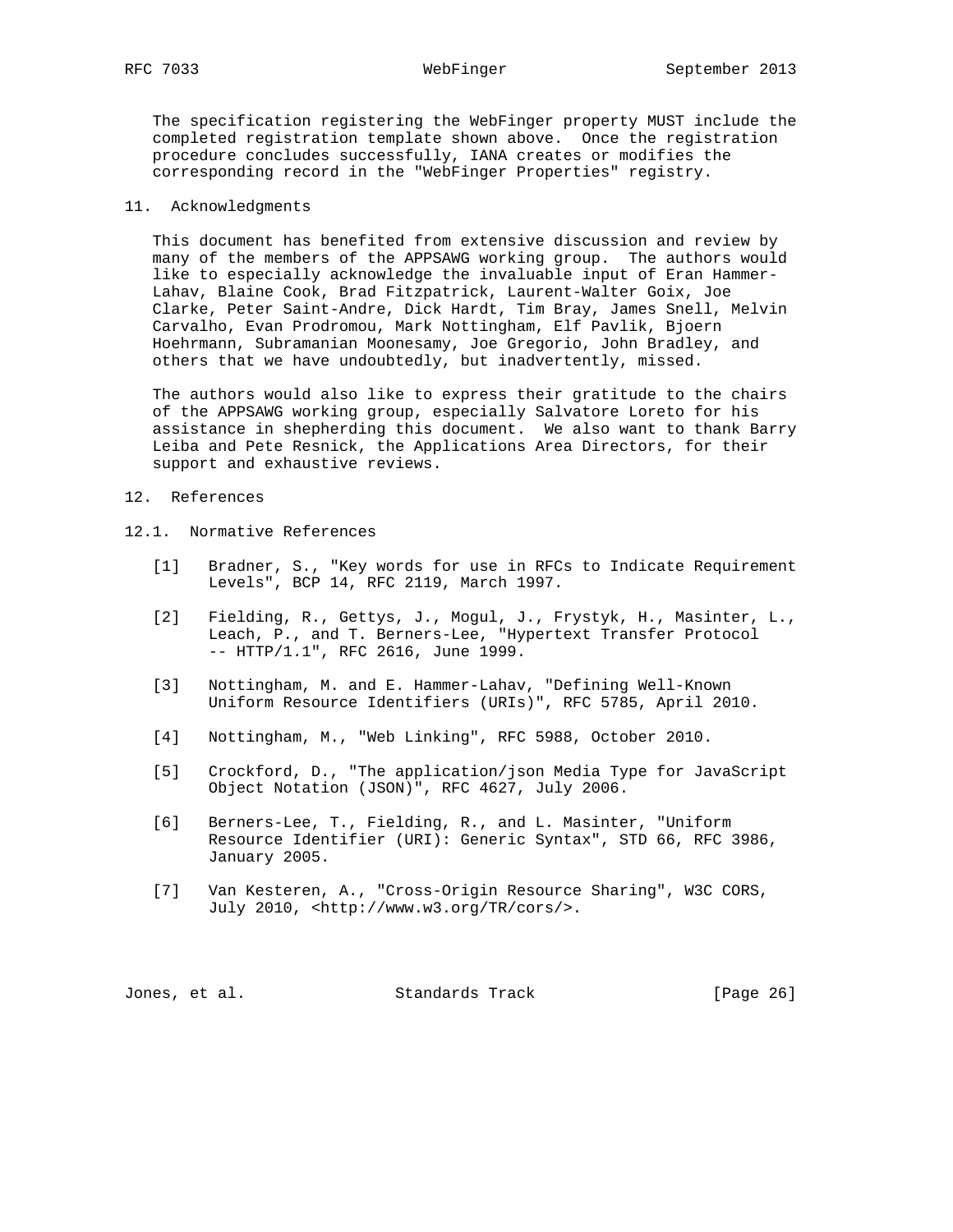- [8] IANA, "Link Relations", <http://www.iana.org/assignments/link-relations/>.
- [9] IANA, "MIME Media Types", <http://www.iana.org/assignments/media-types>.
- [10] Freed, N., Klensin, J., and T. Hansen, "Media Type Specifications and Registration Procedures", BCP 13, RFC 6838, January 2013.
- [11] Phillips, A., Ed., and M. Davis, Ed., "Tags for Identifying Languages", BCP 47, RFC 5646, September 2009.
- [12] Rescorla, E., "HTTP Over TLS", RFC 2818, May 2000.
- [13] Narten, T. and H. Alvestrand, "Guidelines for Writing an IANA Considerations Section in RFCs", BCP 26, RFC 5226, May 2008.
- 12.2. Informative References
	- [14] Perreault, S., "vCard Format Specification", RFC 6350, August 2011.
	- [15] Sakimura, N., Bradley, J., Jones, M., de Medeiros, B., Mortimore, C., and E. Jay, "OpenID Connect Messages 1.0", July 2013, <http://openid.net/specs/openid-connect-messages-1\_0.html>.
	- [16] Hammer-Lahav, E., Ed., and B. Cook, "Web Host Metadata", RFC 6415, October 2011.
	- [17] Hammer-Lahav, E. and W. Norris, "Extensible Resource Descriptor (XRD) Version 1.0", <http://docs.oasis-open.org/xri/xrd/v1.0/xrd-1.0.html>.
	- [18] Saint-Andre, P., "The 'acct' URI Scheme", Work in Progress, July 2013.
	- [19] Duerst, M., Masinter, L., and J. Zawinski, "The 'mailto' URI Scheme", RFC 6068, October 2010.
	- [20] Balduzzi, M., Platzer, C., Thorsten, H., Kirda, E., Balzarotti, D., and C. Kruegel "Abusing Social Networks for Automated User Profiling", Recent Advances in Intrusion Detection, Springer Berlin Heidelberg, March 2010, <https://www.eurecom.fr/en/publication/3042/download/ rs-publi-3042\_1.pdf>.

Jones, et al. Standards Track [Page 27]